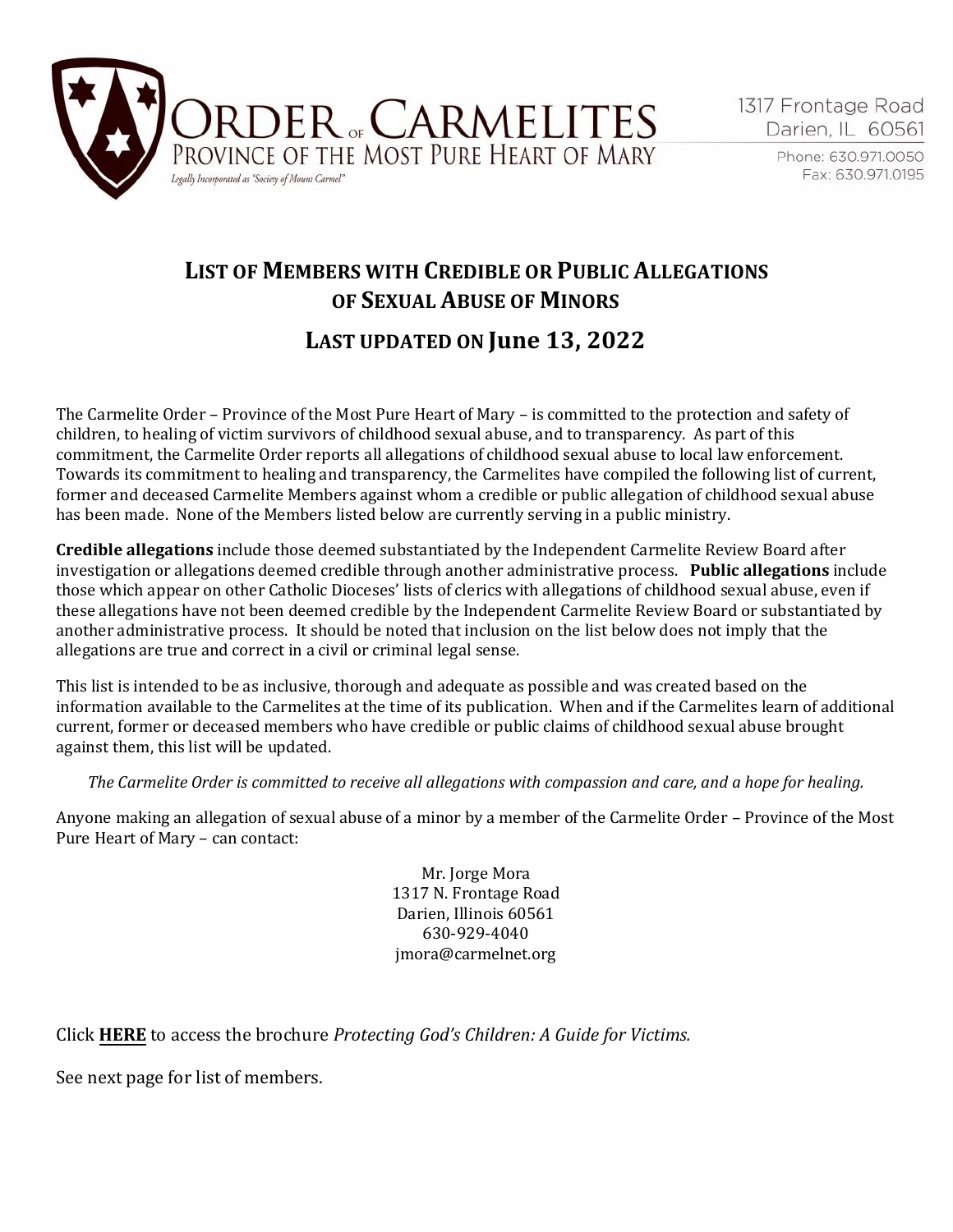## <span id="page-1-0"></span>**Click on a name to go to member's assignment history.**

### **Member Status**

| <b>Aguilar, Alejandro Muro</b>         | Separated from Order                      |
|----------------------------------------|-------------------------------------------|
| <b>Austin, James (Hugh)</b>            | Deceased                                  |
| <b>Boley, Robert</b>                   | Removed from public ministry; safety plan |
| <b>Bovce, James</b>                    | Deceased                                  |
| <b>Broughan, Leonard</b>               | Deceased                                  |
| <b>Brown, Bernard (Lawrence Maria)</b> | Deceased                                  |
| <b>Chong, Patrick (Damien)</b>         | Deceased                                  |
| <b>Ciganovich, Joseph (Mark)</b>       | Deceased                                  |
| <b>Fairfield, Leonard (Jeffrey)</b>    | Deceased                                  |
| Gilman, Leonard                        | Deceased                                  |
| <b>Gleeson, William (Patrick)</b>      | Deceased                                  |
| Knoernschild, John (Gregory)*          | Deceased                                  |
| <b>Kremer, Robert (Barry)</b>          | Deceased                                  |
| Lastra Aldape, Nathanial               | Separated from Order                      |
| Lickteig, Peter (Adrian)               | Deceased                                  |
| Lickteig, Bernard (Franz)              | Deceased                                  |
| <b>McBrien, Kevin (Dennis Kevin)**</b> | Removed from public ministry; safety plan |
| <b>Murphy, Robert (Hugh)</b>           | Removed from public ministry; safety plan |
| <b>Navarrette Diaz, Felipe</b>         | Separated from Order                      |
| O'Brien, Daniel (William Kevin)        | Deceased                                  |
| Polanco Rodriguez, Norberto            | Separated from Order                      |
| <b>Prior, Franklin (Felix)</b>         | Removed from public ministry; safety plan |
| Remuzgo Gagliuffi, Jorge               | Removed from public ministry; safety plan |
| Rogge, Louis (Meinrad)                 | Deceased                                  |
| <b>Savino, Daniel (Dominic Joseph)</b> | Separated from Order                      |
| <b>Sklopan, Timothy</b>                | Deceased                                  |
| <b>Sprouffske, Michael (Matthew)</b>   | Deceased                                  |
| Valdez Castaneda, Carlos               | Separated from Order                      |
| VanTerToolen, Leo (Vincent)            | Deceased                                  |
| <b>Weber, John-Benedict</b>            | Deceased                                  |
| <b>Wert, William</b>                   | Separated from Order                      |
| <b>Yore, Francis (Lambert)</b>         | Deceased                                  |

\* In 2008, the Independent Carmelite Review Board found the allegation against Fr. Knoerschild unsubstantiated, but his name appears on the Archdiocese of Los Angeles' list of public allegations and accordingly appears here.

\*\*Subsequent to the Independent Review Board's finding that the allegation against Fr. McBrien was substantiated, the Tribunal of the Congregation for the Doctrine of the Faith in Rome, Italy determined that at the time of the allegation, Canon law did not deem sexual acts with persons sixteen years or older to be criminal and therefore, Fr. McBrien had not committed a crime under Canon law.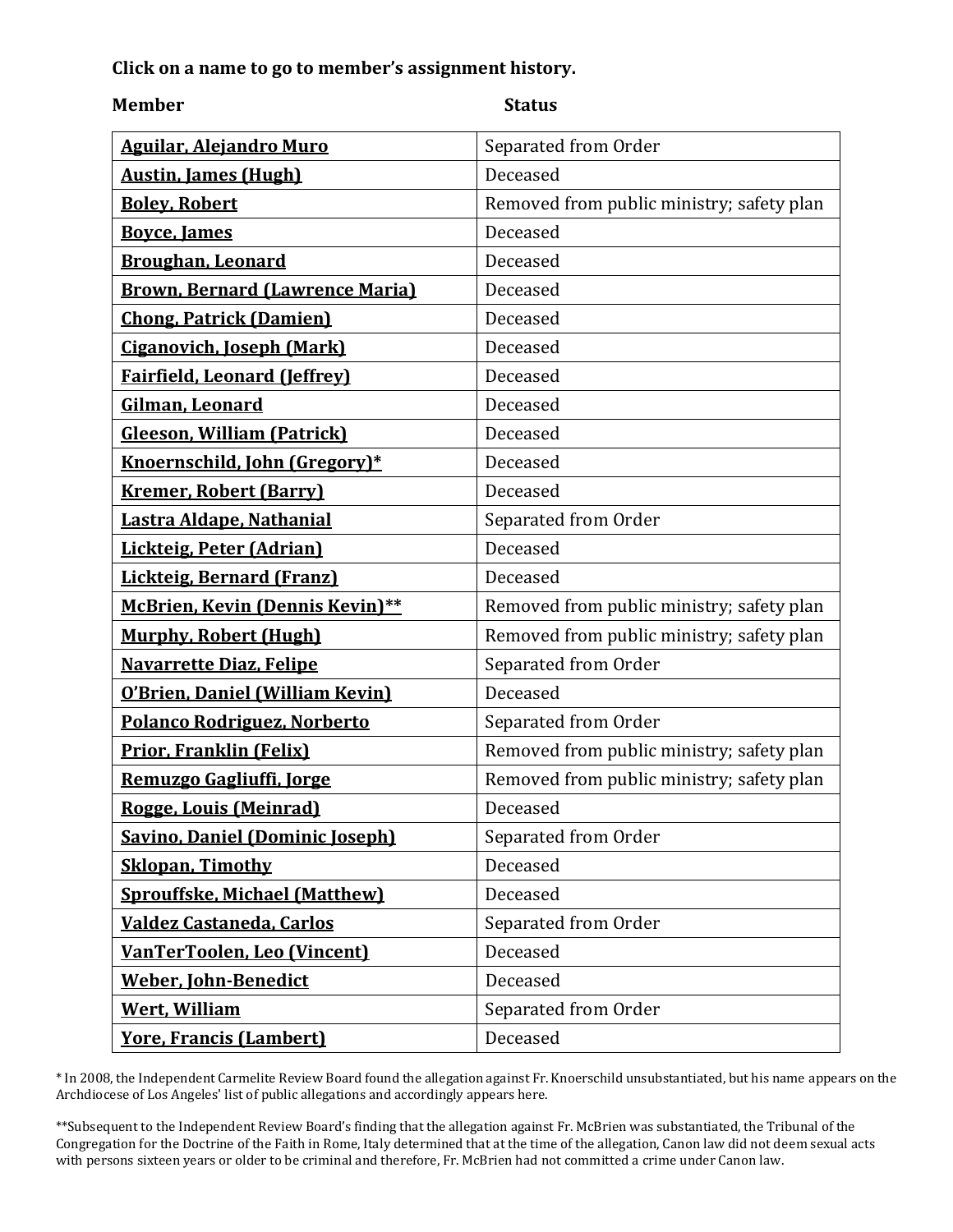## **AGUILAR, ALEJANDRO MURO** *[Back to List](#page-1-0)*

## **Assignments**

<span id="page-2-0"></span>Separated from Order 6/24/2010 2008-2010 Centro Xiberta, Canton La Cabana, Cuidad Delgado 2006-2008 Noviciado Carmelita, Lurin, Peru 2005-2006 Casa del Carmen, Tlalpan, 14080, Mexico, D.F.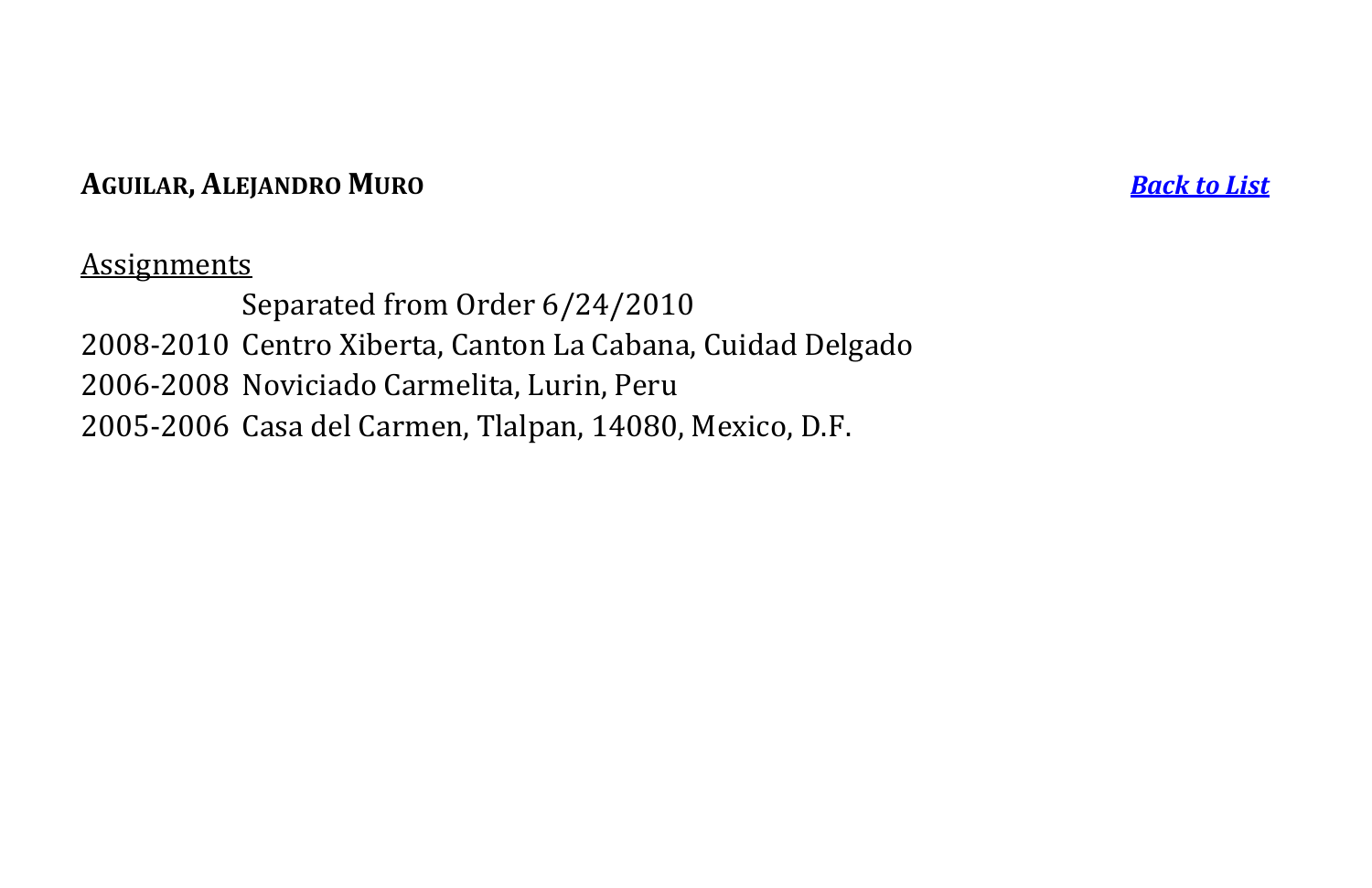## **AUSTIN, JAMES (HUGH)** *[Back to List](#page-1-0)*

Assignments

## Deceased 12/27/1966

- 1956-1966 St. Joseph Parish, Bogota, NJ
- 1948-1956 Holy Trinity Parish, Pittsburgh, PA
- 1946-1948 St. Cecilia Priory, Englewood, NJ
- 1940-1946 St. Patrick Parish, Niagara Falls, Ontario
- 1939-1940 Holy Trinity Parish, Pittsburgh, PA
- 1937-1939 Joliet Catholic High School, Joliet, IL
- 1936-1937 St. Joseph Parish, Leavenworth, KS
- 1934-1936 St. Cecilia Parish, Englewood, NJ, and St. Mary Parish, Closter, NJ
- 1934-1935 Immaculate Conception Parish, Norwood, NJ and Holy Trinity Parish, Pittsburgh, PA
- 1932-1934 Mt. Carmel High School Chicago, IL
- 1929-1932 Our Lady of Mt. Carmel Priory, Nubius, Schola Missionaria St. Joseph Priory, Bogota, NJ, St. Joseph Parish
- 1928-1929 St. Cyril Priory / DePaul University Chicago, IL
- <span id="page-3-0"></span>1922-1928 Mt. Carmel College, Niagara Falls, Ontario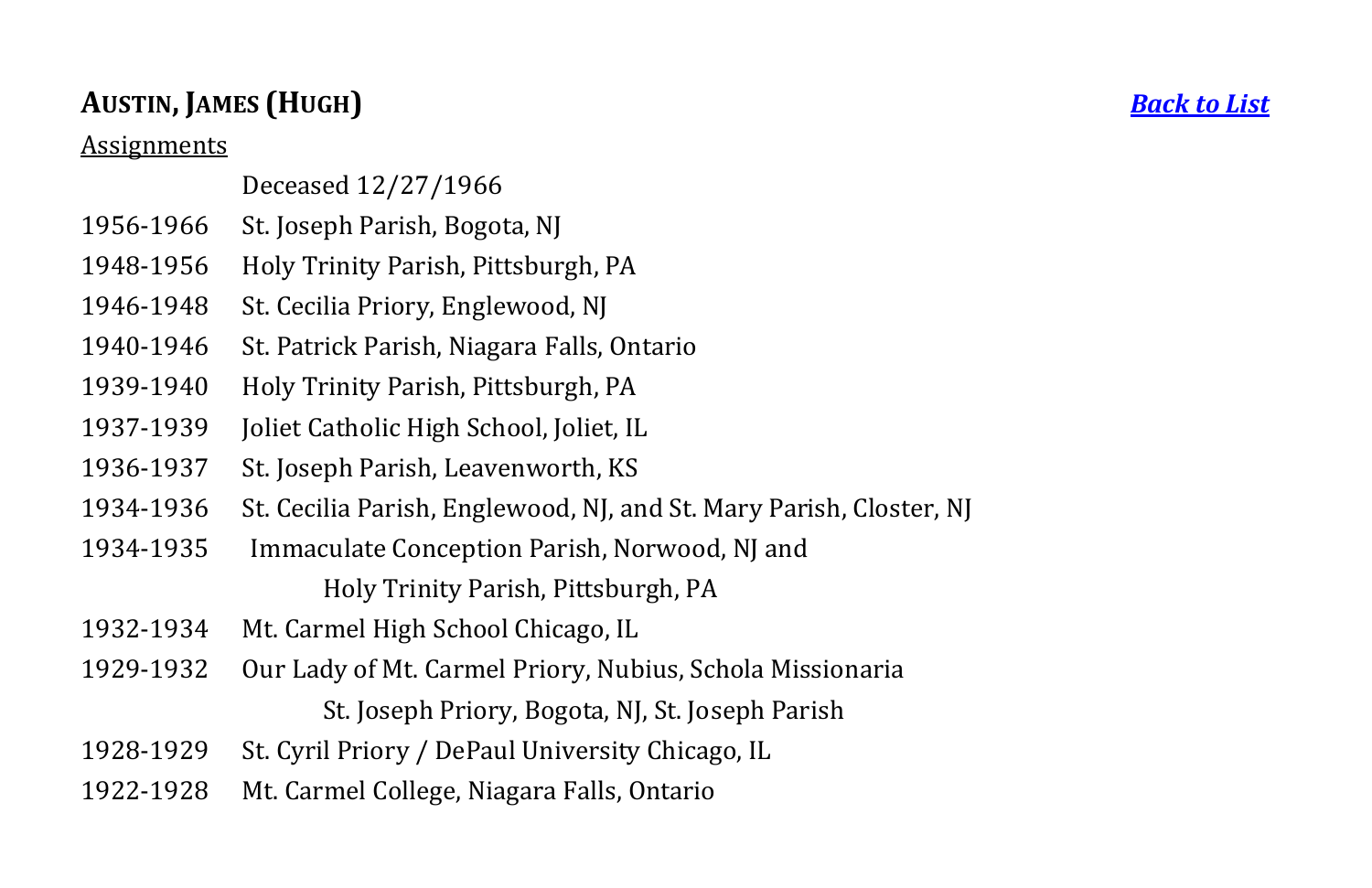## **BOLEY, ROBERT** *[Back to List](#page-1-0)* **Assignments**

Removed from public ministry; Safety Plan 10/6/2006

- 2002-2006 Our Lady of Mt. Carmel Parish, Darien, IL
- 1999-2002 St. Cecilia Parish, Englewood, NJ
- 1994-1999 St. John of the Cross Parish, Mississauga, Ontario
- 1989-1994 Our Lady of Mt. Carmel Parish, Louisville, KY
- 1987-1989 St. Clara-St. Cyril Parish, Chicago, IL
- 1976-1987 St. Raphael Parish, Los Angeles, CA
- 1975-1976 Mt. Carmel High School, Los Angeles, CA,
- 1972-1975 Whitefriars Hall, Washington, DC, Washington Theological Union
- 1971-1972 Carmel High School Mundelein, IL, Carmel Catholic High School
- 1970-1971 Joliet Catholic High School Joliet, IL
- 1968-1970 Carmel Hall, Milwaukee, WI,
- 1967-1968 Mt. Carmel College, Niagara Falls, Ontario
- 1966-1967 St. John the Baptist Priory, New Baltimore, PA
- 1965-1966 Mt. Carmel College, Niagara Falls, Ontario
- 1963-1965 Our Lady of the Scapular Priory, Hamilton, MA,
- <span id="page-4-0"></span>1961-1963 Mt. Carmel College, Niagara Falls, Ontario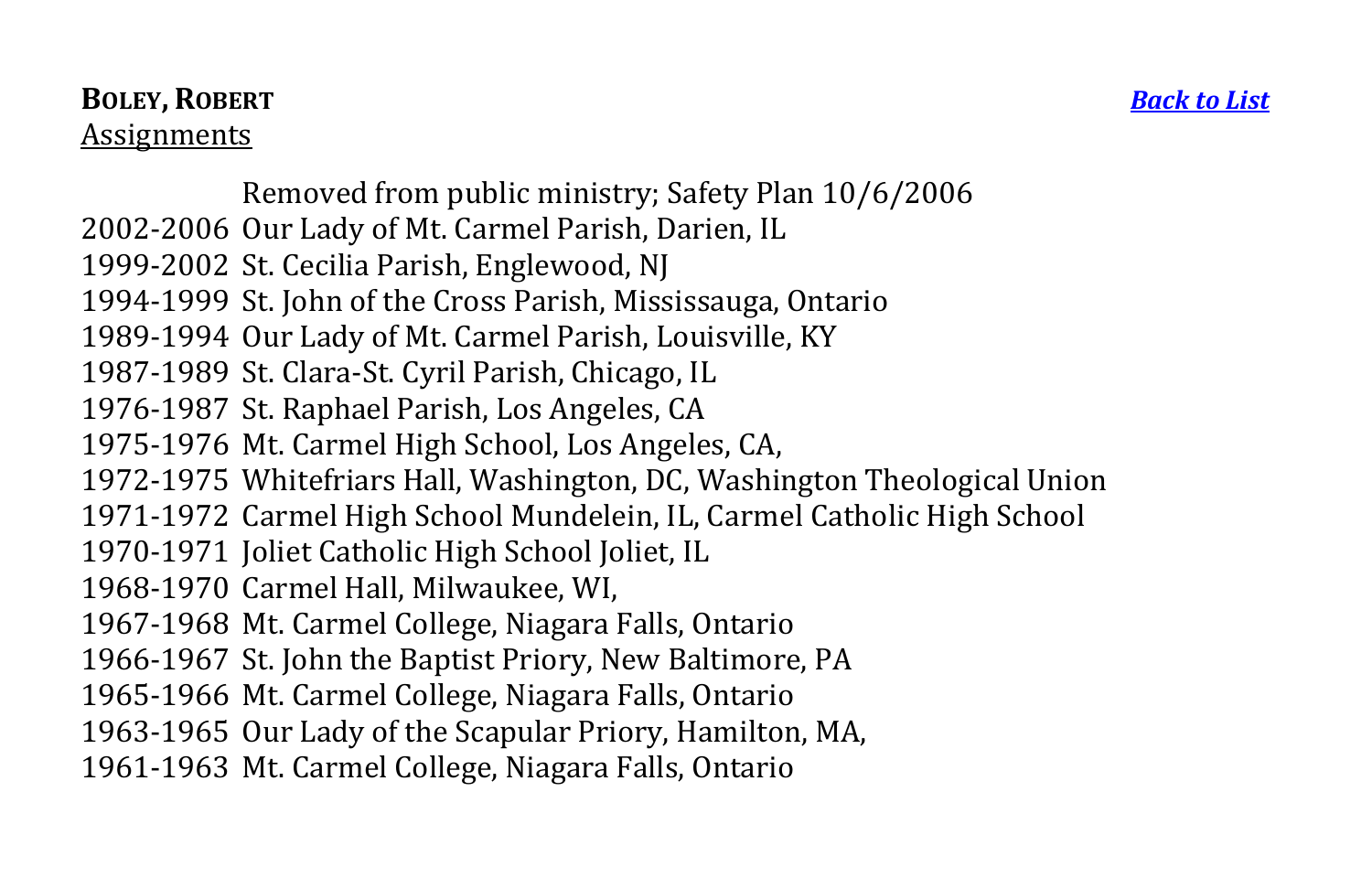## **BOYCE, JAMES** *[Back to List](#page-1-0)*

### Assignments

## Deceased 2/20/2010

- 2008-2010 Our Lady of Mt. Carmel Parish, Tenafly, NJ, and Fordham University, Bronx, NY
- 1998-2008 St. John Parish, Leonia, NJ, and Fordham University Bronx, NY
- 1989-1998 St. Therese Parish, Cresskill, NJ
- 1988-1989 St. Cecilia Parish, Englewood, NJ
- 1986-1988 Our Lady of Mt. Carmel Parish, Tenafly, NJ
- 1980-1986 St. Cecilia Parish, Englewood, NJ
- 1978-1980 St. John Parish, Leonia, NJ
- 1977-1978 St. Joseph Parish, Bogota, NJ
- 1974-1977 St. Therese Parish, Cresskill, NJ
- <span id="page-5-0"></span>1971-1974 Whitefriars Hall, Washington, DC,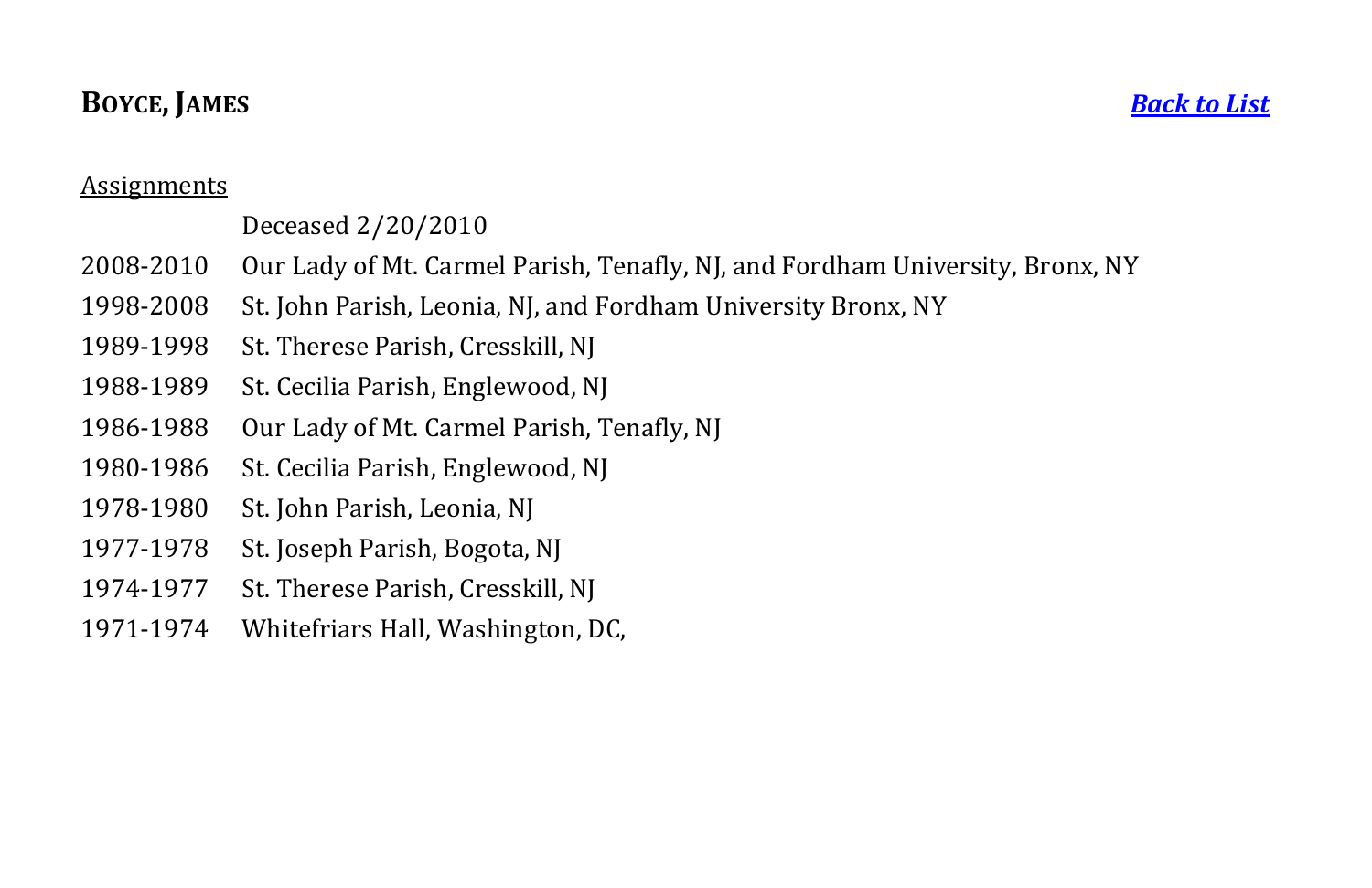## **BROUGHAN, LEONARD** *[Back to List](#page-1-0)*

#### **Assignments**

### Deceased 12/24/1998

- 1996-1998 Mt. Carmel Spiritual Centre, Niagara Falls, Ontario
- 1994-1996 Our Lady of Mt. Carmel Parish, Tenafly, NJ
- <span id="page-6-0"></span>1984-1994 Carmel Retreat Priory, Mahwah, NJ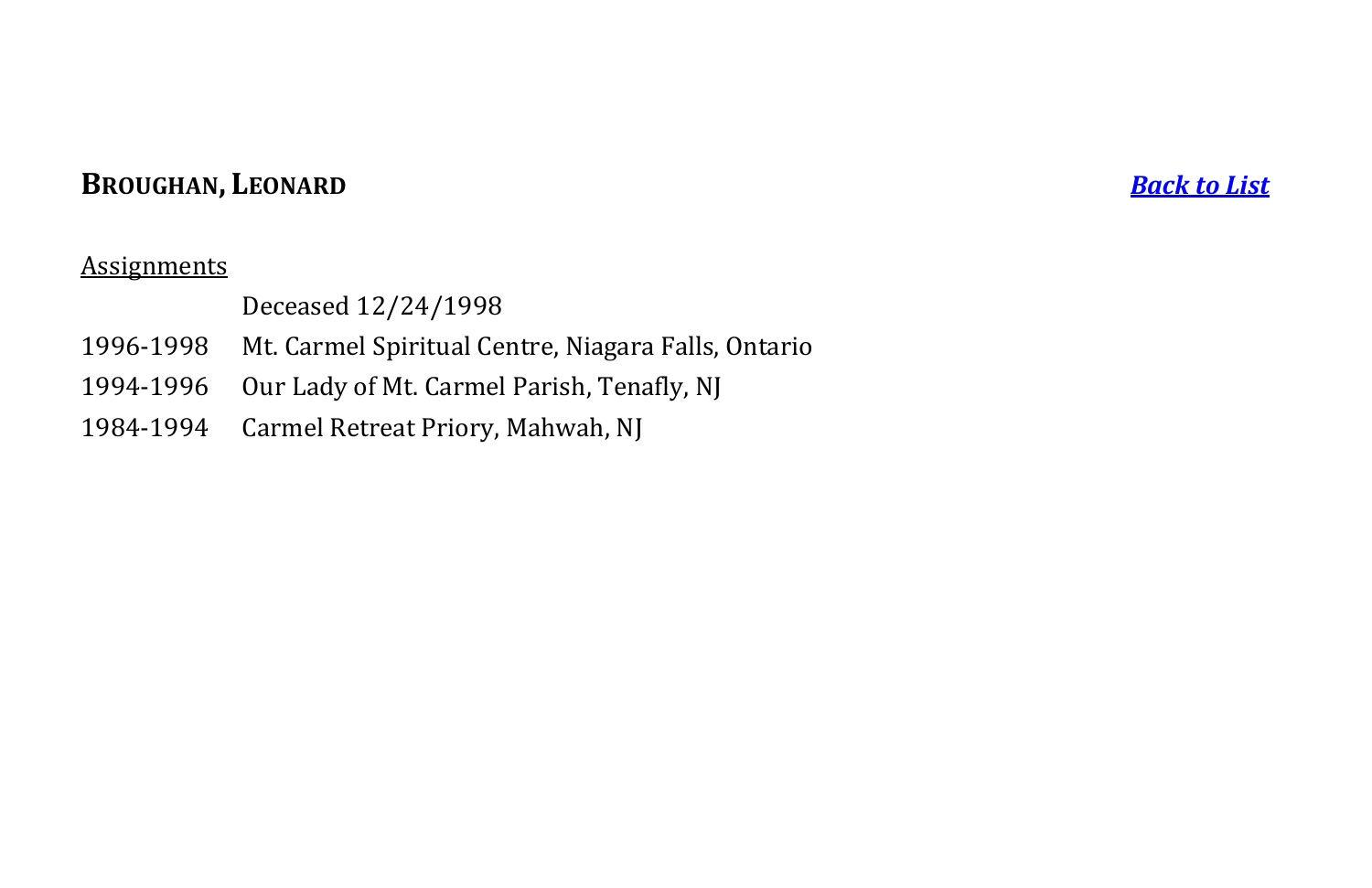## **BROWN, BERNARD (LAWRENCE MARIA)** *[Back to List](#page-1-0)*

- 1980 Deceased 2/28/1980
- 1942-1980 Mt. Carmel High School, Los Angeles, CA and Naval Station, San Diego
- 1940-1942 St. Raphael Parish, Los Angeles, CA
- <span id="page-7-1"></span><span id="page-7-0"></span>1937-1940 St. Albert Priory Middletown, NY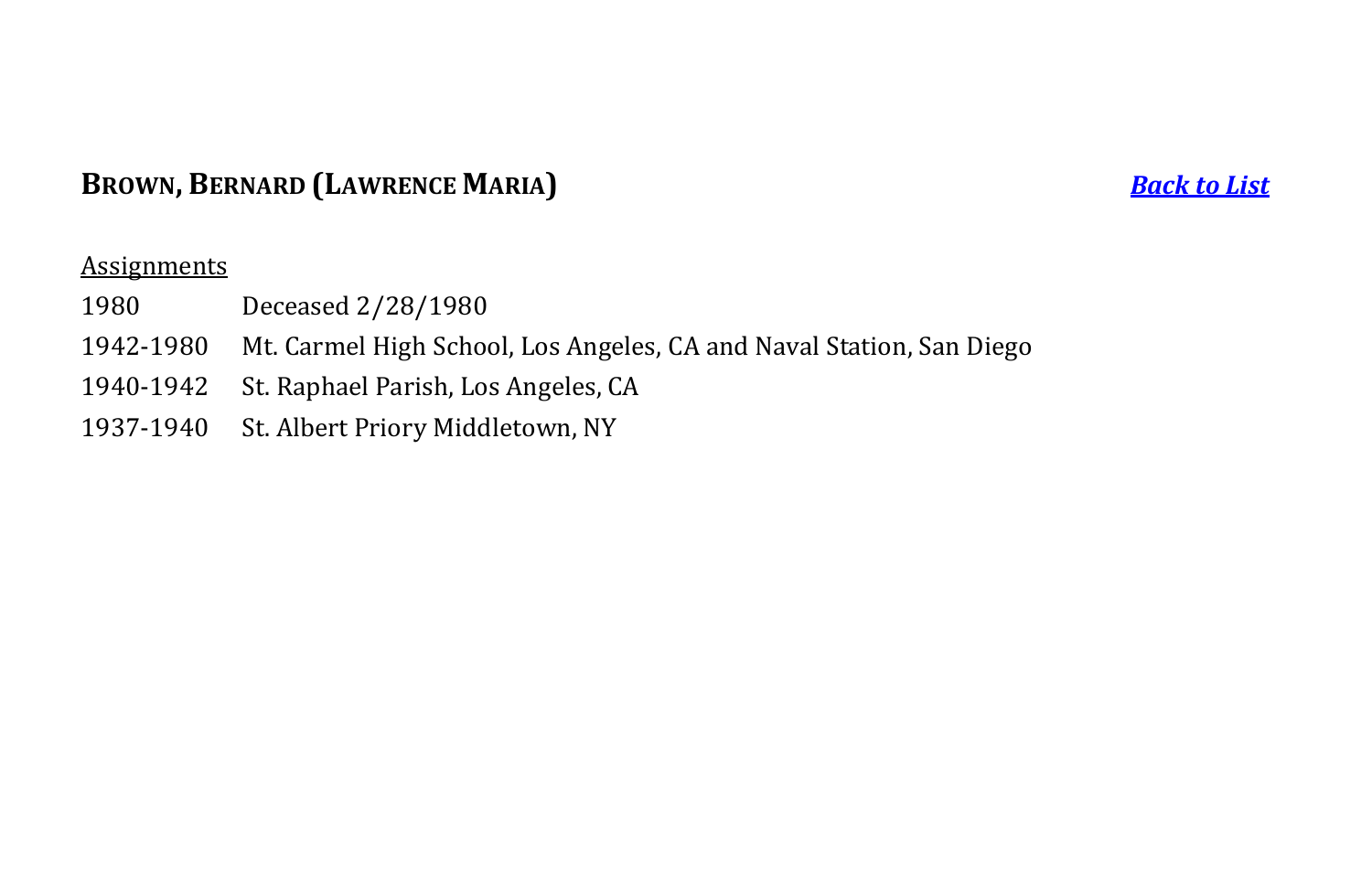## **CIGANOVICH, JOSEPH (MARK)** *[Back to List](#page-1-0)*

#### Assignments

## Deceased 1/13/2011

- 1997-2011 Ashland KY, Federal Facility Prisoner, No Ministry, Voluntary Exclaustration
- 1996 Separated from Order
- 1978-1996 St. Meinrad School of Theology, Jasper, IN
- 1977-1978 Our Lady of Mt. Carmel Parish, Tenafly, NJ and Darlington Seminary
- 1970-1977 Whitefriars Hall, Washington, DC, and Catholic University of America
- 1968-1970 Carmel High School for Boys, Mundelein, IL
- 1963-1968 Whitefriars Hall, Washington, DC
- 1960-1963 Mt. Carmel College, Niagara Falls, Ontario
- 1959-1960 St. John the Baptist Priory, New Baltimore, PA
- 1958-1959 Mt. Carmel College, Niagara Falls, Ontario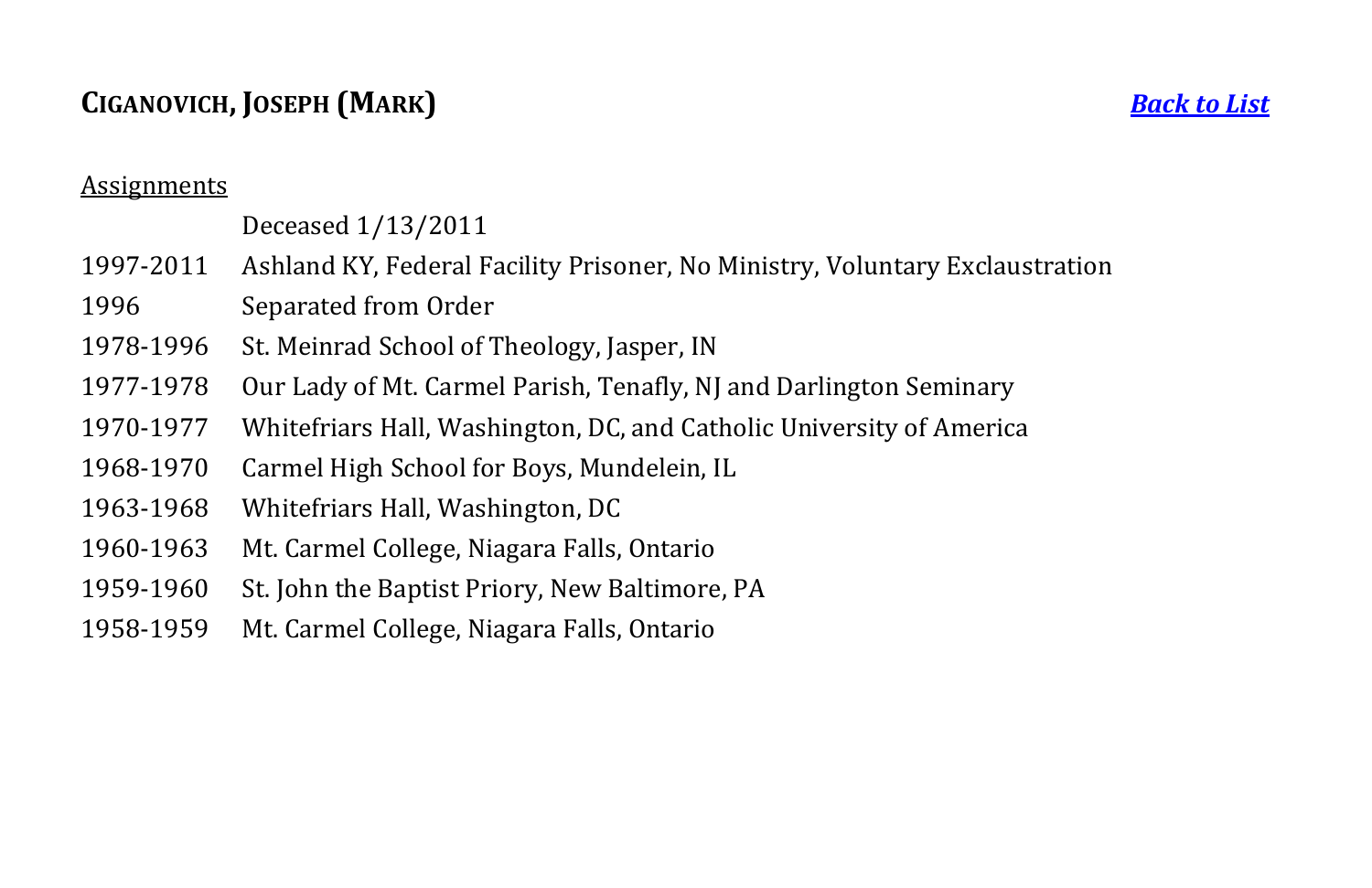## **CHONG, PATRICK (DAMIEN)** *[Back to List](#page-1-0)*

#### **Assignments**

## Deceased 10/31/2014

- Removed from public ministry; Safety Plan 2/25/2012
- 1997-2012 St. Therese Chapel, Peabody, MA
- 1990-1997 St. Gelasius Parish, Chicago
- 1988-1990 St. Clara Parish, Chicago, IL
- 1976-1988 Crespi Carmelite High School Encino, CA
- 1967-1976 Mt. Carmel High School Los Angeles, CA
- 1962-1967 Crespi Carmelite High School Encino, CA
- 1958-1962 Whitefriars Hall, Washington, DC
- <span id="page-9-0"></span>1956-1958 Infant of Prague Villa, Akron, OH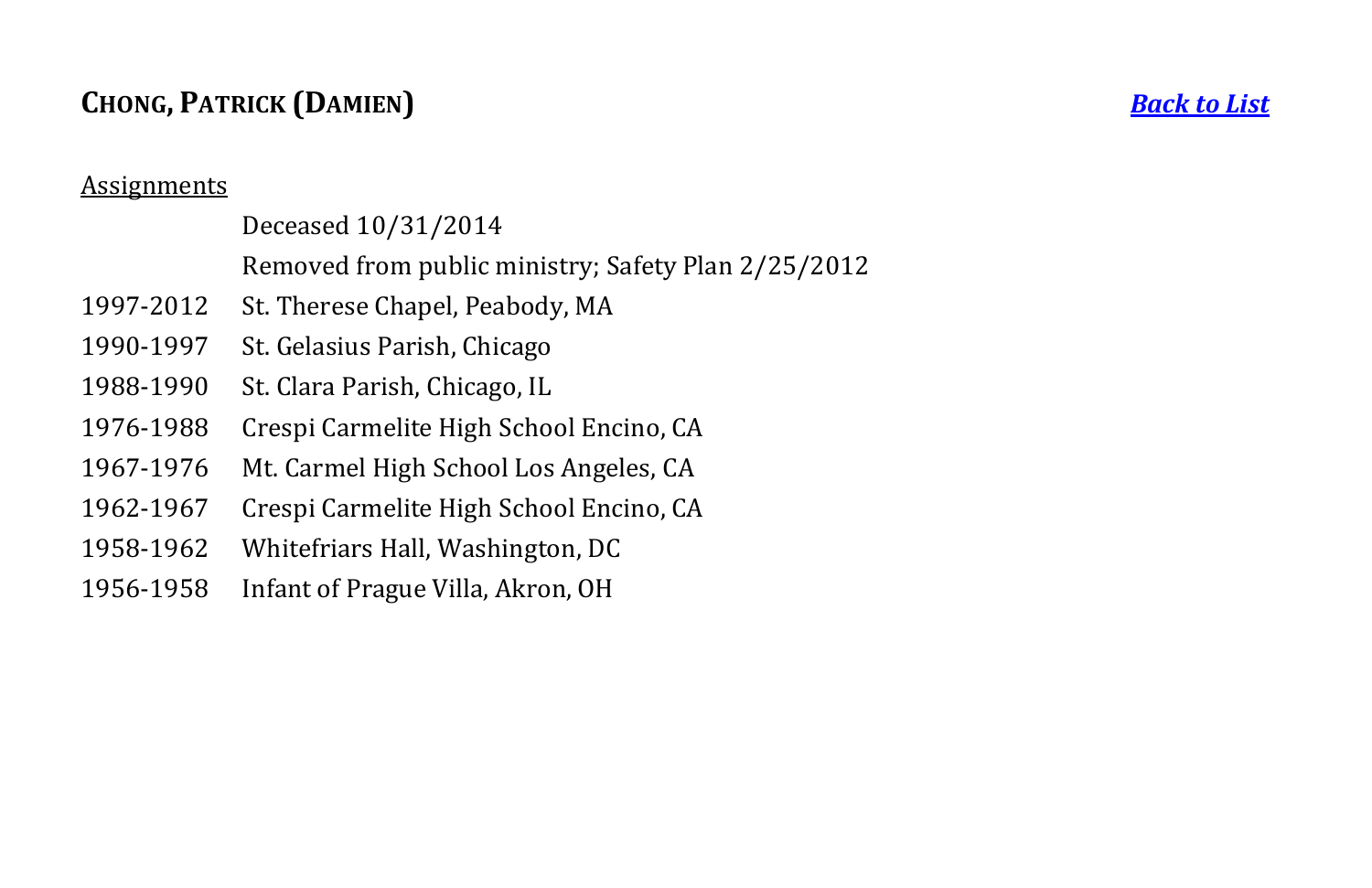## **FAIRFIELD, LEONARD (JEFFREY)** *[Back to List](#page-1-0)*

Assignments

### Deceased 11/28/2005

- 1998-2005 St. Raphael Parish, Los Angeles, CA, and St. John of God Retirement Center
- 1990-1998 St. Gertrude Parish, Stockton, CA
- 1989-1990 St. Joan of Arc Parish, Yorktown, VA
- 1981-1989 St. Gertrude Parish, Stockton, CA
- 1972-1981 Veterans Administration Hospital, Bath, NY
- 1970-1972 St. Joseph College, Jensen Beach, FL
- 1967-1970 St. Bernard's Parish, Joliet, IL
- 1966-1967 Our Lady of Mt. Carmel Parish, Houston, TX
- 1962-1966 Carmelite Junior Seminary Hamilton, MA
- 1952-1962 Nuestra Señora del Carmen, Miraflores, Lima,
- 1947-1952 Carmelite Junior Seminary, Hamilton, MA
- 1943-1947 Whitefriars Hall, Washington, DC
- 1940-1943 Mt. Carmel College, Niagara Falls, Ontario
- 1939-1940 St. John the Baptist Priory, New Baltimore, PA
- <span id="page-10-0"></span>1935-1939 Mt. Carmel College, Niagara Falls, Ontario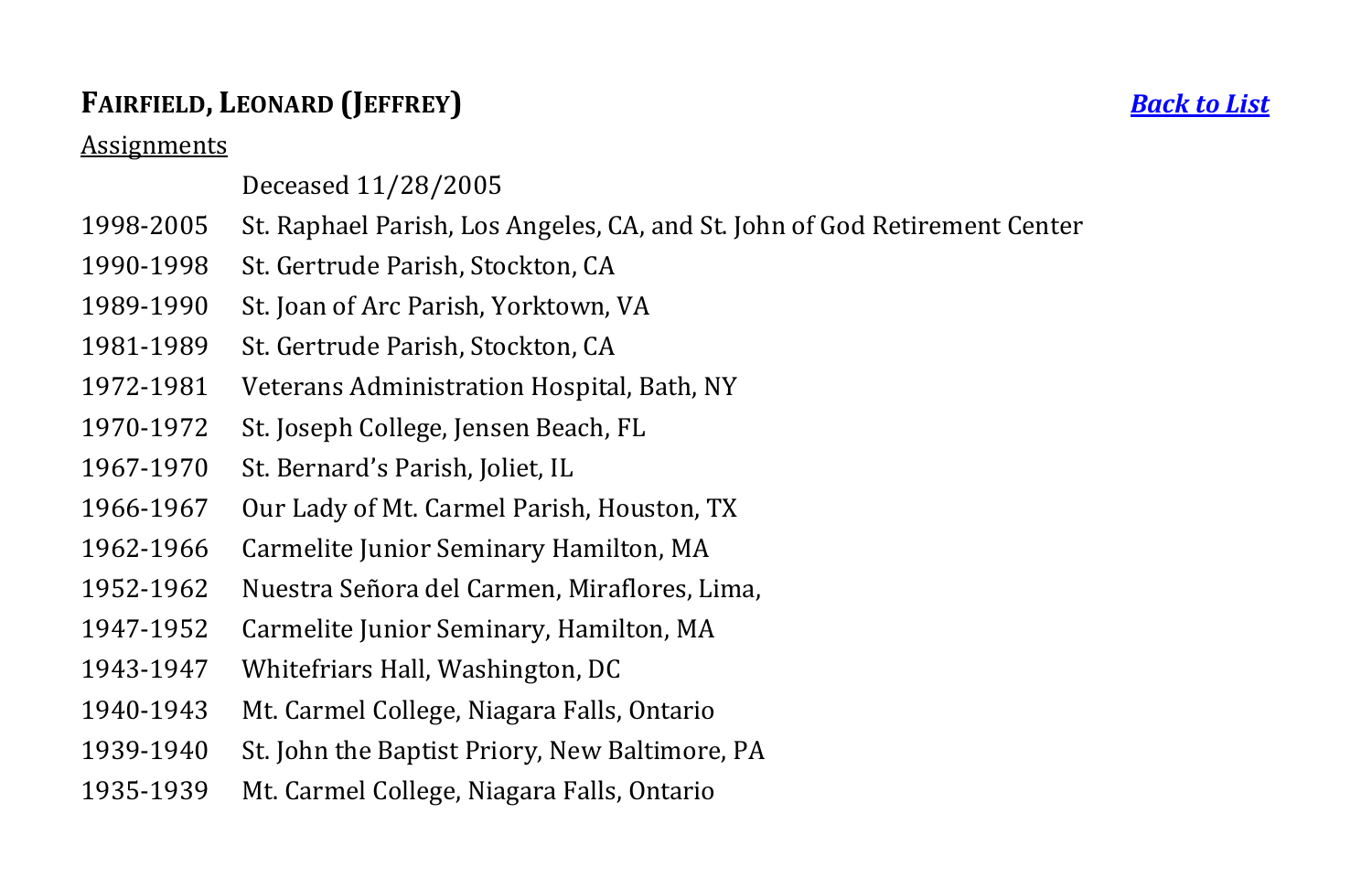## **GILMAN, LEONARD** *[Back to List](#page-1-0)*

### **Assignments**

## Deceased 6/1/2015

- 2004-2015 Our Lady of Mt. Carmel Parish, Tenafly, NJ
- 2004 St. Therese Chapel, Peabody, MA
- 2002-2004 Carmel Retreat Priory, Mahwah, NJ
- 2001-2002 Joliet Catholic Academy, Joliet, IL
- 1998-2001 St. John of the Cross Parish, Mississauga, Ontario
- 1996-1998 Whitefriars Hall, Washington, DC
- 1994-1996 Joliet Catholic Academy, Joliet, IL
- 1993-1994 St. Albert's Priory, Middletown, NJ
- <span id="page-11-0"></span>1991-1993 Whitefriars Hall, Washington, DC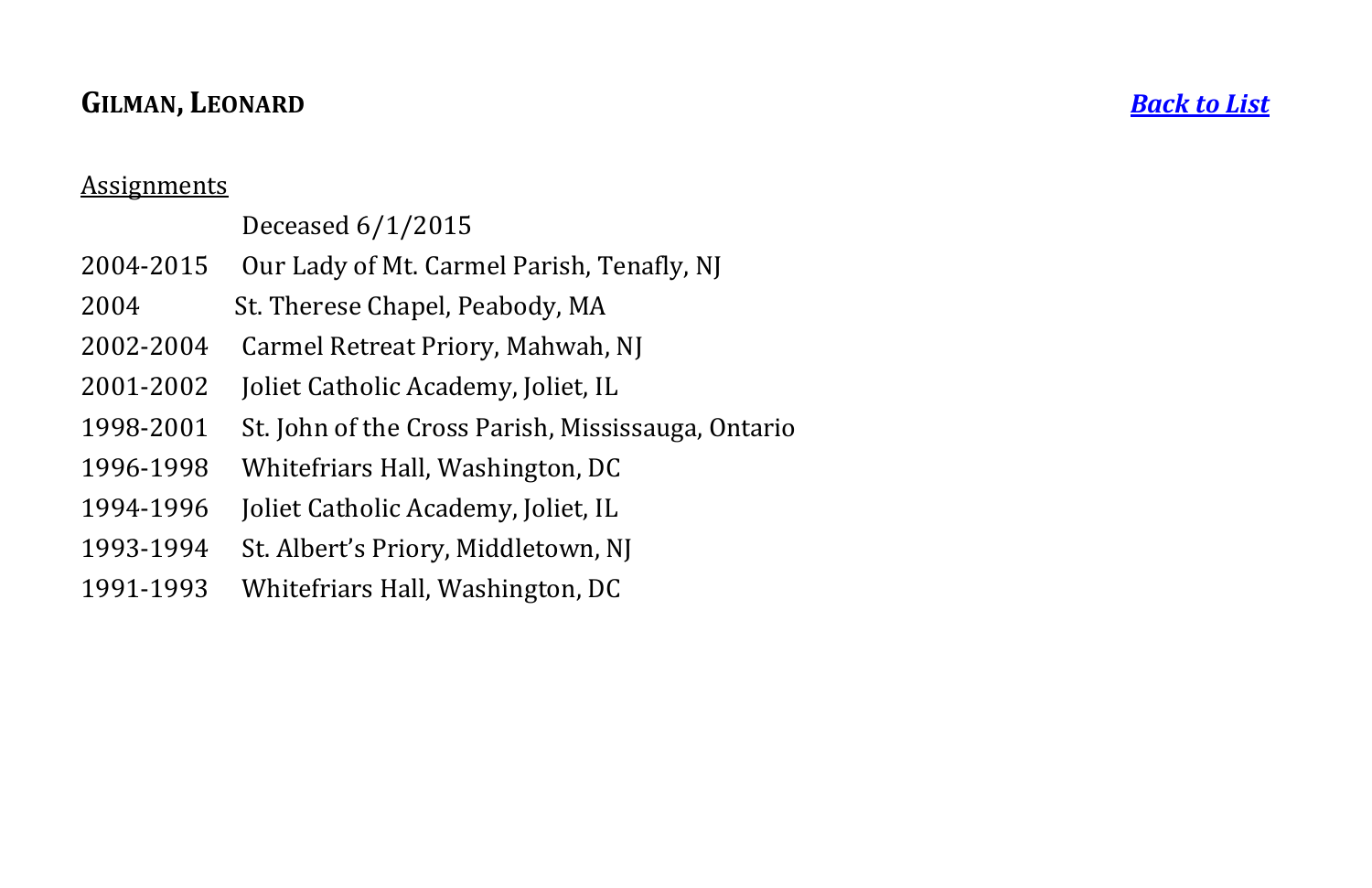## **GLEESON, WILLIAM (PATRICK)** *[Back to List](#page-1-0)*

**Assignments** 

### Deceased 11/9/2000

- 1989-2000 Our Lady of Angels Retirement Home, Joliet, IL
- 1988-1989 Provincial House, Barrington, IL,
- 1982-1988 St. Cecilia Parish, Englewood, NJ
- 1980-1982 Our Lady of Mt. Carmel Parish, Houston, TX
- 1979-1980 Whitefriars Hall, Washington, DC
- 1970-1979 Our Lady of Mt. Carmel Parish, Darien, IL
- 1967-1970 St. Cecilia Parish, Englewood, NJ
- 1963-1967 Joliet Catholic High School, Joliet, IL
- 1954-1963 Carmelite Junior Seminary, Hamilton, MA
- 1953-1954 Mt. Carmel High School, Chicago, IL
- 1949-1953 Whitefriars Hall, Washington, DC
- 1946-1949 Mt. Carmel College, Niagara Falls
- 1945-1946 St. John the Baptist Priory, New Baltimore, PA
- <span id="page-12-0"></span>1941-1945 Mt. Carmel College, Niagara Falls, Ontario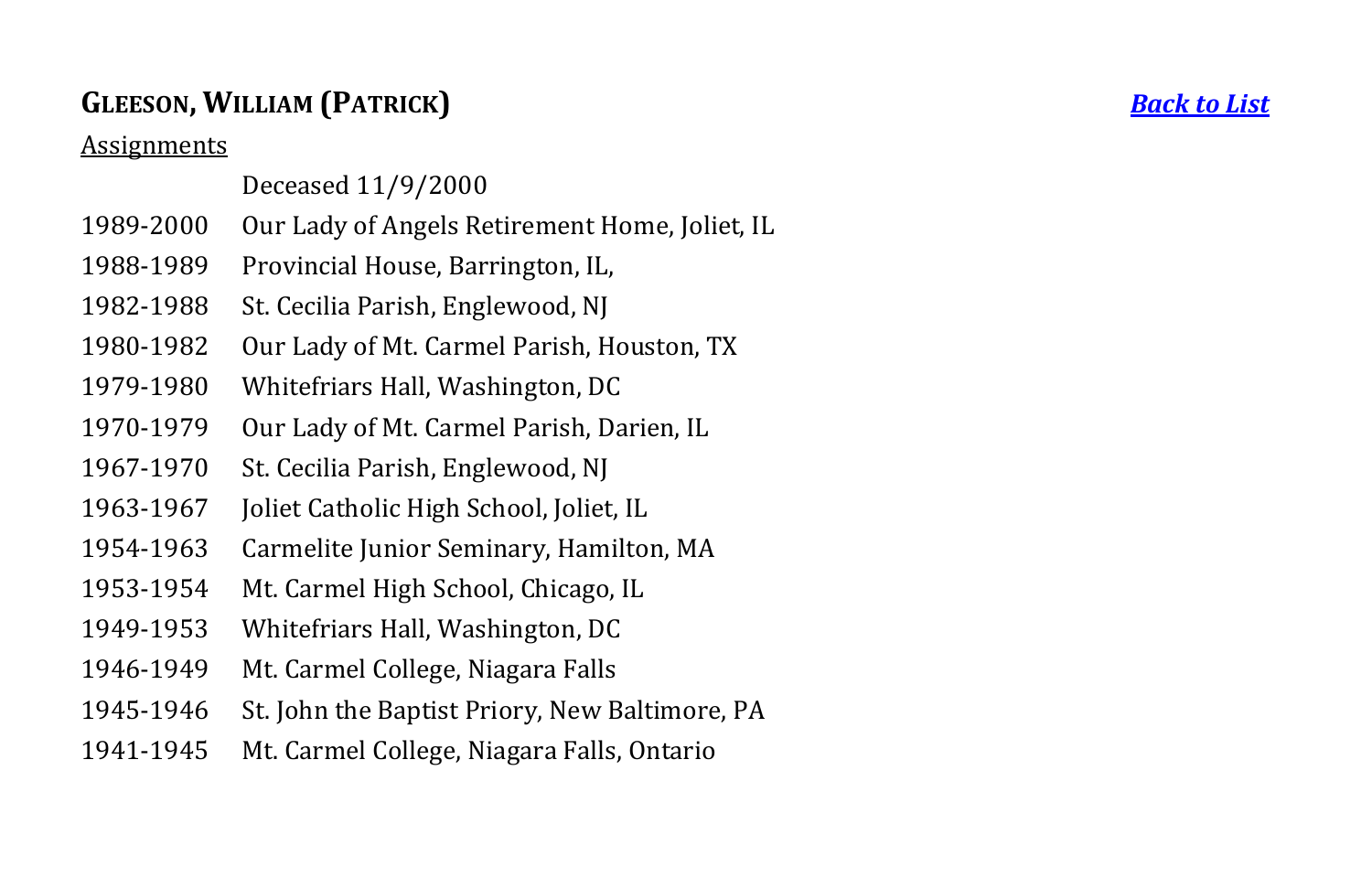## **KNOERNSCHILD, JOHN (GREGORY)** *[Back to List](#page-1-0)*

#### Assignments

## Deceased 11/14/2010

- 2004-2010 St. Therese Priory, Phoenix, AZ
- 2001-2004 Mt. Carmel High School, Chicago, IL
- 1998-2001 Crespi Carmelite High School, Encino, CA
- 1996-1998 Mt. Carmel High School, Chicago, IL
- 1974-1996 Crespi Carmelite High School, Encino, CA
- 1970-1974 Joliet Catholic High School, Joliet IL
- 1967-1970 Whitefriars Hall, Washington, DC St. Raphael's, Rockville, MD
- 1964-1967 Mt. Carmel College, Niagara Falls, Ontario
- 1963-1964 St. John the Baptist Priory, New Baltimore, PA
- <span id="page-13-0"></span>1962-1963 Mt. Carmel College, Niagara Falls, Ontario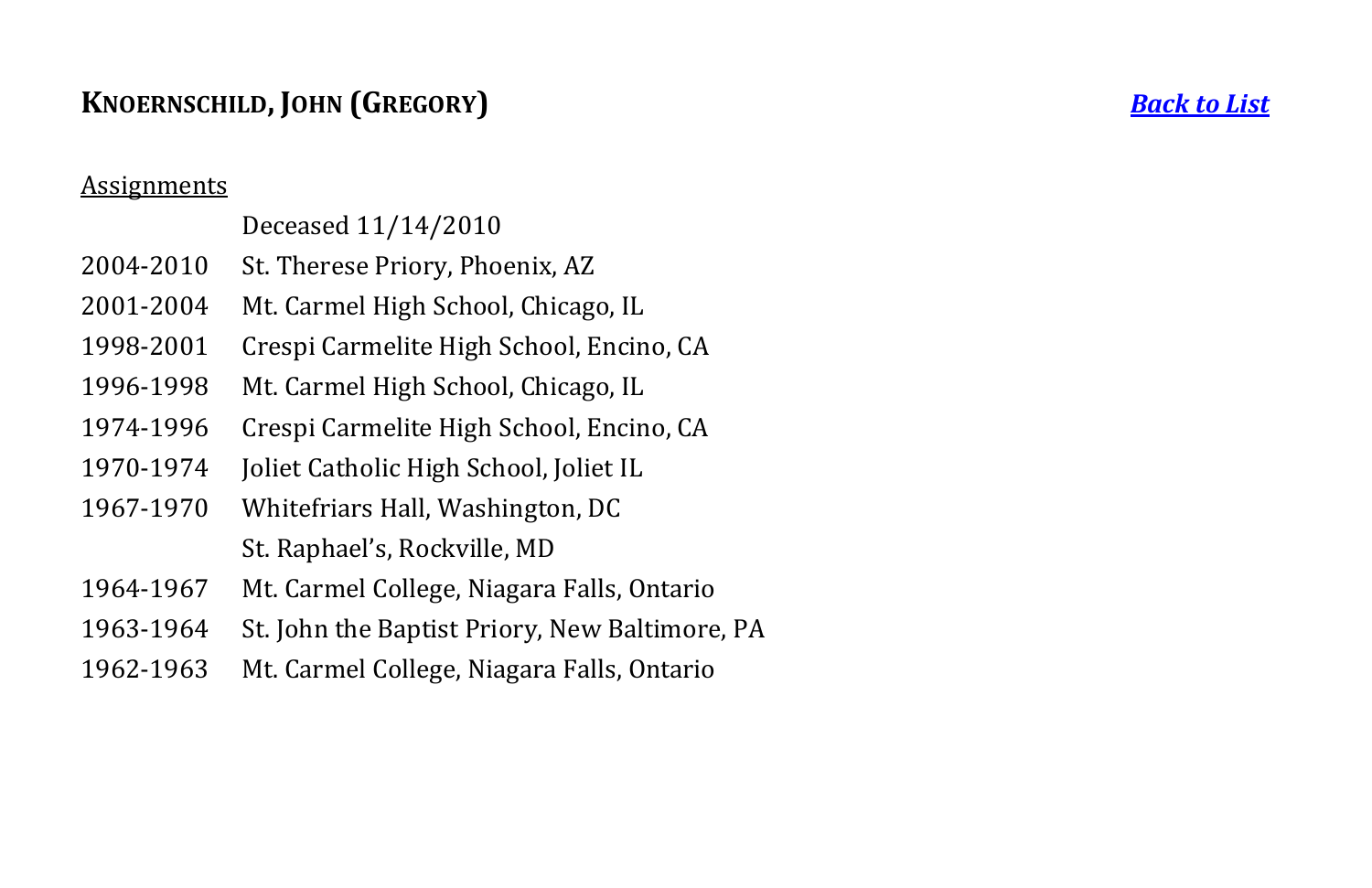## **KREMER , ROBERT ( BARRY**

## **Assignments**

- Deceased 3/ 18/2004
- 2002-2004 Bon Secours Residence, Venice, FL
- 1990-2002 Retired, Hospital Chaplain, TX, FL
- 1986-1990 St. Bernadette Parish, Houston, TX
- 1971-1986 Veterans Administration Hospital, Houston, TX
- 1970-1971 St. Albert Parish, Houston, TX.
- 1968-1970 St. Bernard's Parish Joliet, IL
- 1961-1968 St. Patrick Parish, Niagara Falls, Ontario
- 1960-1961 Mt. Carmel High School, Los Angeles, CA
- 1958-1960 -1960 Joliet Catholic High School, Joliet, I L
- 1957-1958 DeSales High School, Louisville, KY
- 1956-1957 Mt. Carmel High School, Houston, TX
- 1955-1956 Our Lady of Mt. Carmel Parish, Houston, TX,
- 1948-1955 Mt. Carmel High School, Chicago, IL
- 1947-1948 Carmelite Junior Seminary, Hamilton, MA
- 1943-1947 Whitefriars Hall, Washington, DC
- 1940-1943 Mt. Carmel College, Niagara Falls, Ontario
- 1939-1940 St. John the Baptist Priory, New Baltimore, PA
- <span id="page-14-0"></span>1935-1939 Mt. Carmel College, Niagara Falls, Ontario

**)** *[Back to List](#page-1-0)*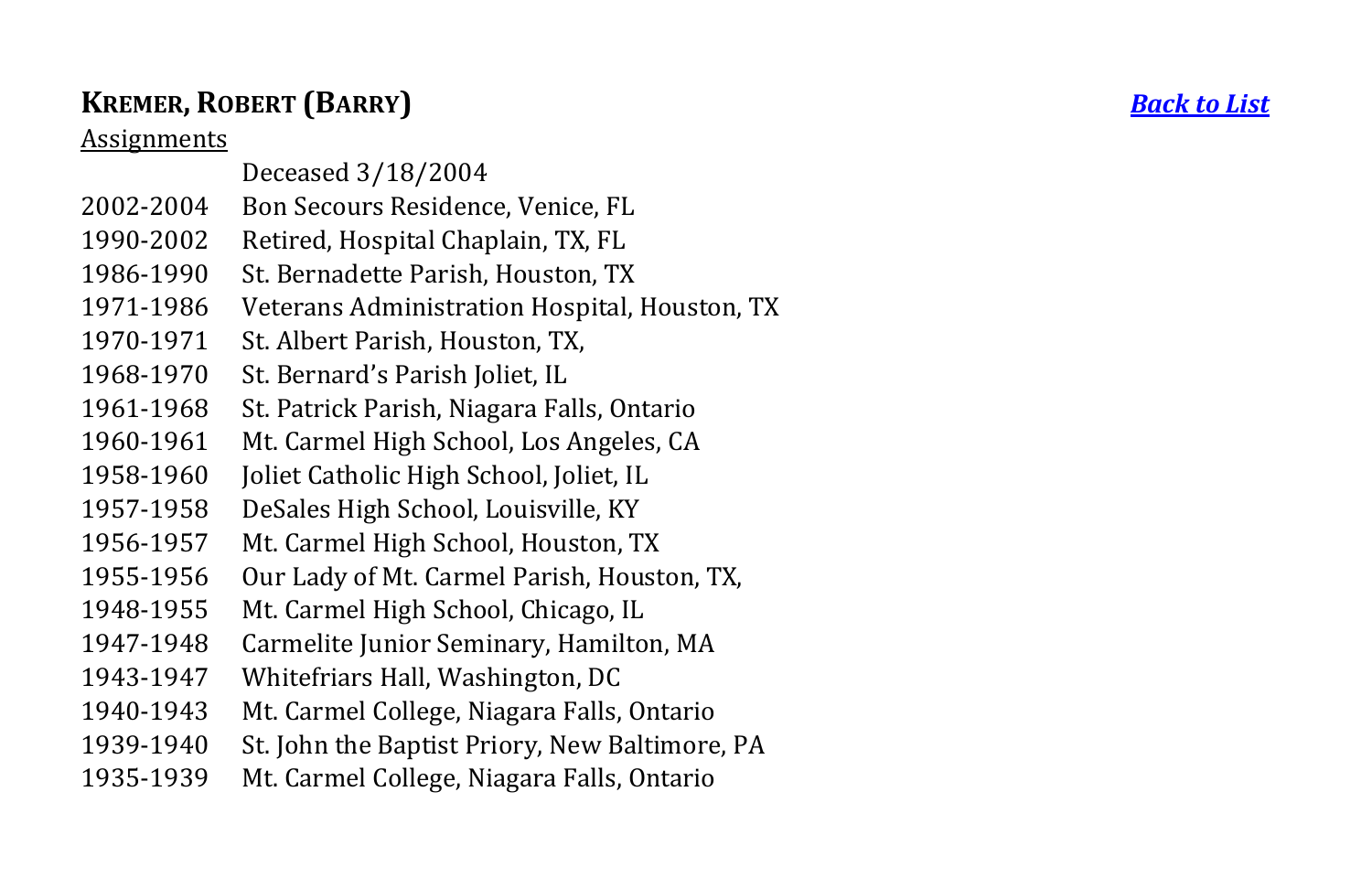## **LASTRA ALDAPE, NATHANIEL** *[Back to List](#page-1-0)*

<span id="page-15-0"></span>

|           | Separated from Order 12/15/2008                                 |
|-----------|-----------------------------------------------------------------|
| 2007-2008 | Centro Xiberta, Canton La Cabana, Cuidad Delgado                |
|           | 2006-2007 Convento Nuestra Señora del Carmen, Jose Galvez, Lima |
|           | 2005-2006 Monte Carmelo de Cieneguilla, Cieneguilla,            |
|           | 2002-2005 Casa del Carmen, Tlalpan, 14080, Mexico, D.F          |
|           |                                                                 |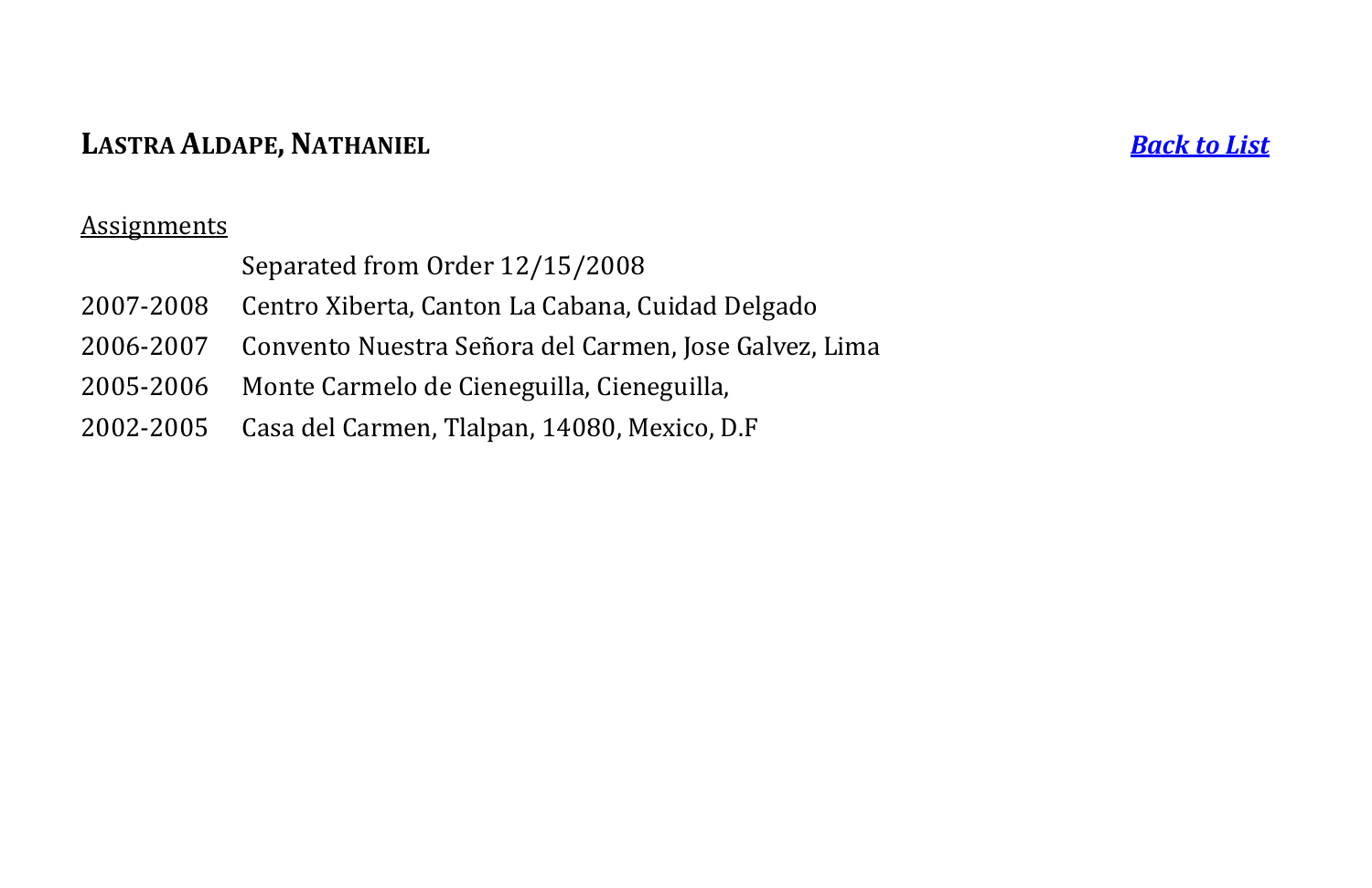## **LICKTEIG, PETER (ADRIAN)** *[Back to List](#page-1-0)*

#### **Assignments**

## Deceased 8/19/1968

- 1966-1968 Our Lady of Mt. Carmel Priory, Encino CA
- 1962-1966 St. Cyril Parish, Chicago, IL, S
- 1954-1962 St. Joseph Parish, Leavenworth, KS
- 1950-1954 St. John the Baptist Parish, New Baltimore, PA
- 1933-1950 Joliet Catholic High School, Joliet, IL
- 1929-1933 Mt. Carmel High School, Chicago, IL
- <span id="page-16-0"></span>1921-1929 Mt. Carmel College, Niagara Falls, Ontario, Formation Program, Student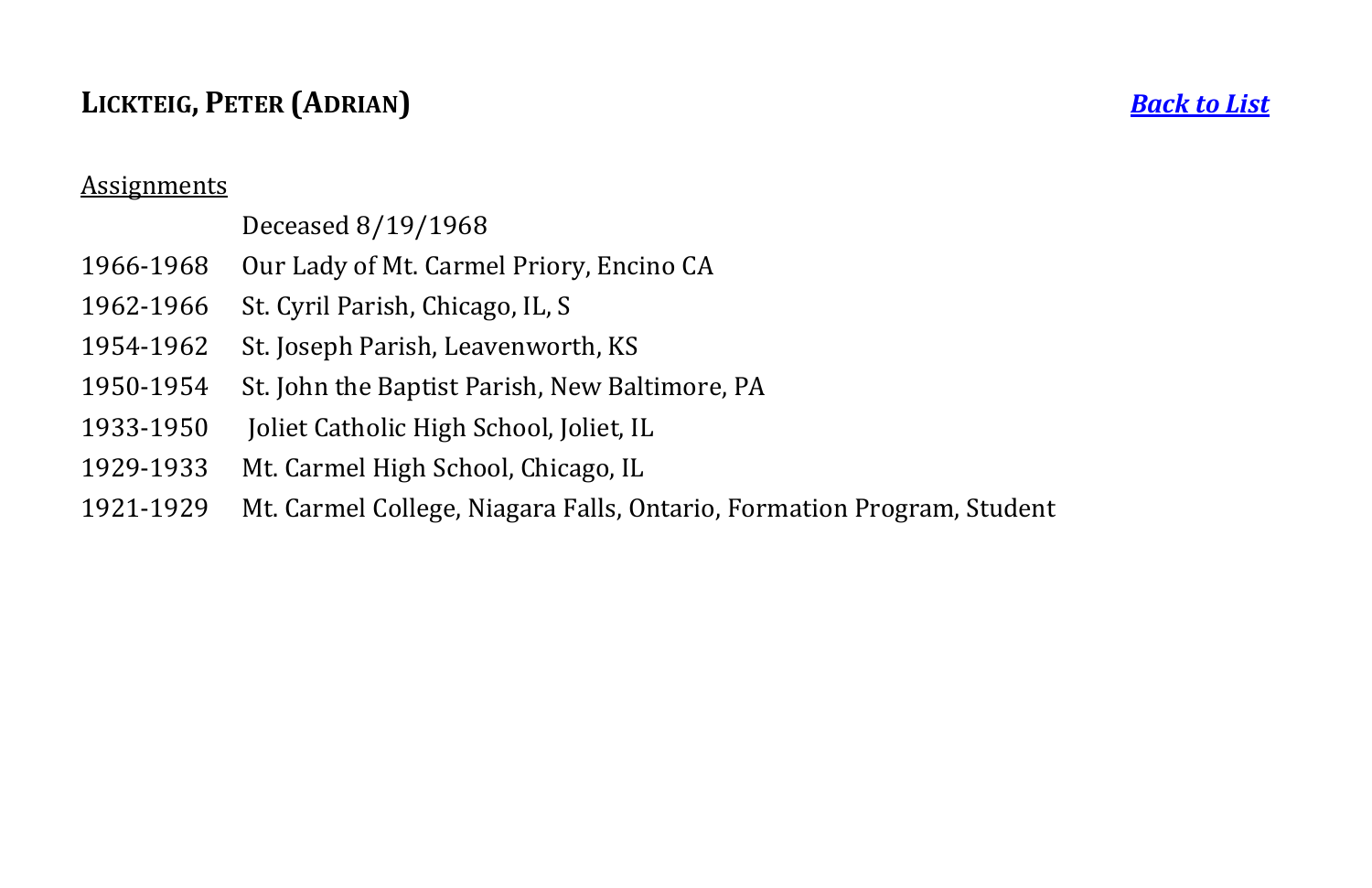## **LICKTEIG, BERNARD (FRANZ)** *[Back to List](#page-1-0)*

#### **Assignments**

Deceased 5/26/1996

Separated from Order 9/1977

- 1976-1977 St. Joseph Priory, Barrington, IL
- 1972-1976 Whitefriars Hall, Washington, DC, and Catholic University of America,
- 1971-1972 St. John the Baptist Parish, New Baltimore, PA
- 1970-1971 Colegio Internazionale S. Alberto, Roma
- 1967-1970 Joliet Catholic High School Joliet, IL
- 1962-1967 Our Lady of Mt. Carmel Priory, Houston, TX, U.S. Air Force and Civil Air Patrol,
- <span id="page-17-0"></span>1959-1962 Mt. Carmel High School, Houston, TX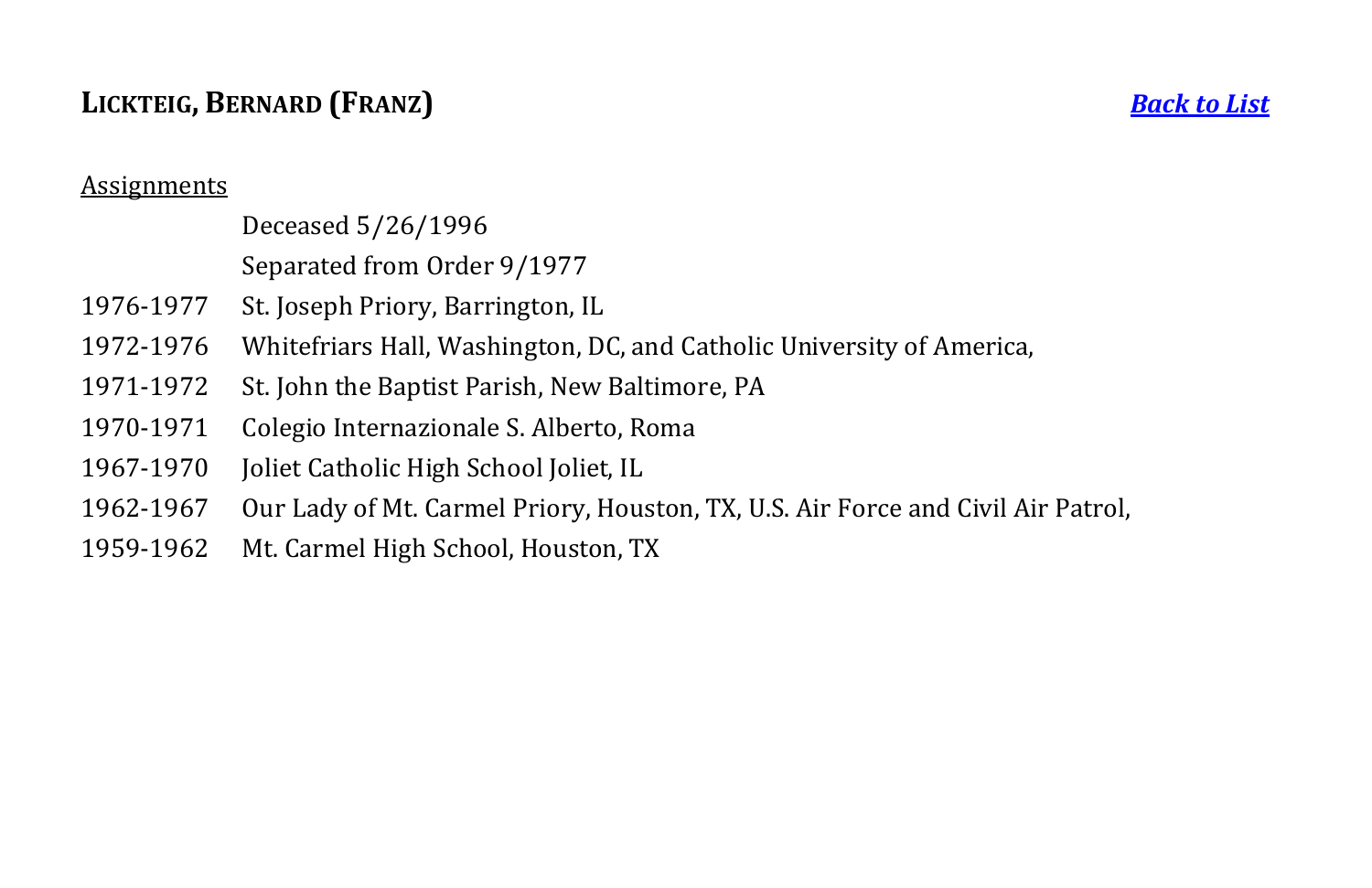## **LUCCHESI, THOMAS (JOSEPH)** *[Back to List](#page-1-0)*

### Assignments

## Deceased 6/30/2010

## Separated from Order 1/2006

- 2005-2006 Carmel at Mission Valley, Nokomis, FL
- 2003-2005 Whitefriars Hall, Washington, DC
- 1985-2003 Parroquia Nuestra Señora del Carmen, Miraflores, Lima, Peru
- 1984-1985 Colegio Nuestra Señora del Carmen, P.J. Jose Galvez, Lima,
- 1981-1984 Whitefriars Hall, Washington, DC
- 1980-1981 Colegio Nuestra Señora del Carmen, Miraflores, Lima,
- 1979-1980 Carmelite Renewal Center, Williamstown, MA
- 1978-1979 St. Joseph Priory, Washington, DC
- 1974-1978 Carmel Hall, Milwaukee, WI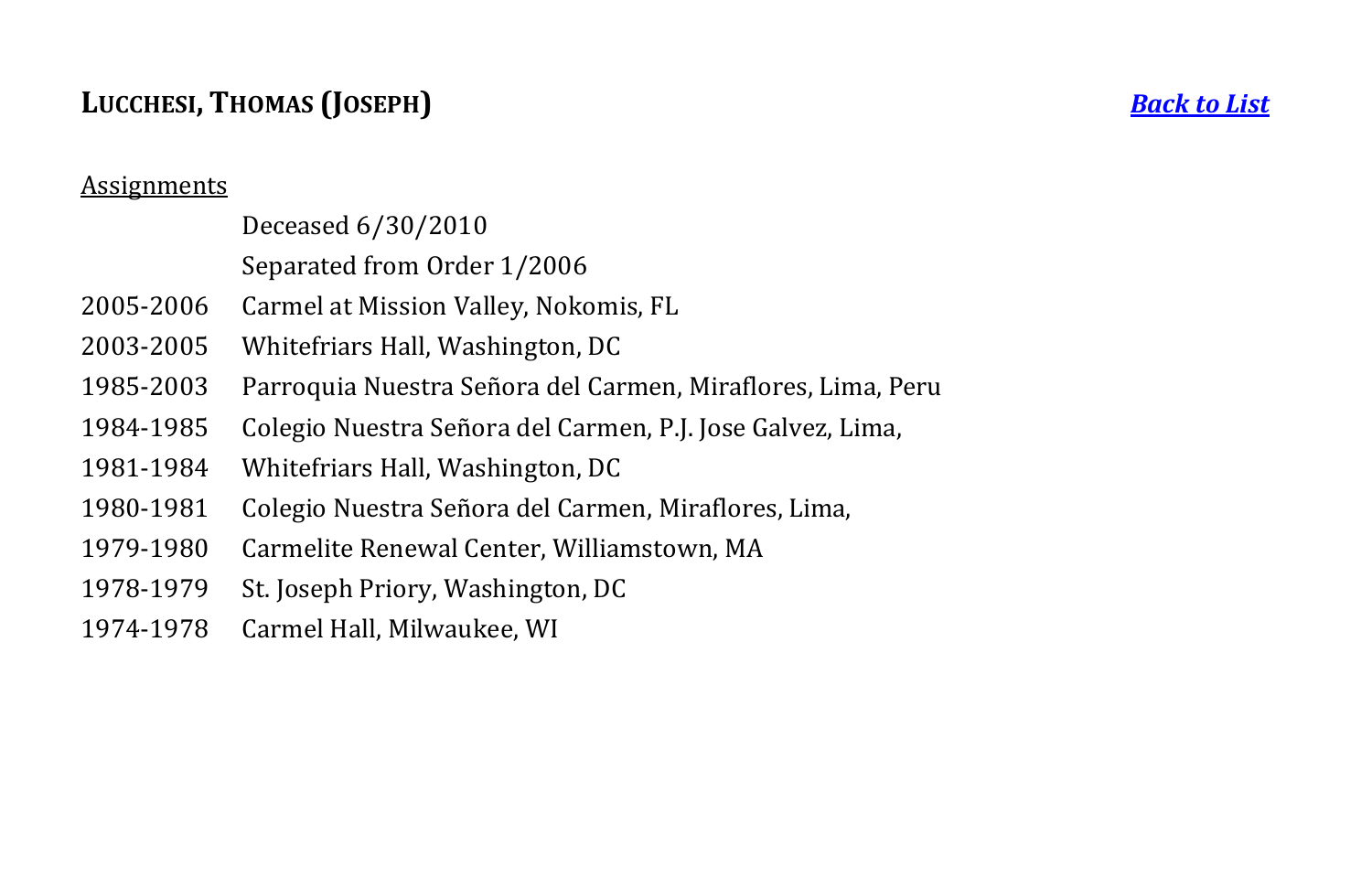## **MCBRIEN, KEVIN (DENNIS KEVIN)** *[Back to List](#page-1-0)*

- Removed from public ministry; Safety Plan 2011
- 2008-2010 St. Matthew Parish, Glendale Heights, IL
- 2007-2008 St. Thomas the Apostle Parish, Chicago, IL
- 2006-2007 Berkley, CA, School of Applied Theology
- 2005-2006 St. Jane Frances de Chantal Parish, North Hollywood, CA
- 2003-2005 St. Therese Parish, Phoenix, AZ
- 1997-2003 Crespi Carmelite High School, Encino, CA
- 1991-1997 Our Lady of Mt. Carmel Parish, Fairfield, CA
- 1986-1991 St. Jane Frances de Chantal Parish North Hollywood, CA
- 1983-1986 Crespi Carmelite High School, Encino, CA
- 1981-1983 Mt. Carmel High School, Houston, TX
- 1973-1981 Joliet Catholic High School, Joliet, IL
- 1971-1973 St. Cecilia Parish, Englewood NJ,
- 1970-1971 Immaculate Conception Parish, Norwood, NJ
- 1967-1970 Whitefriars Hall, Washington, DC,
- 1964-1967 Mt. Carmel College, Niagara Falls, Ontario,
- 1963-1964 St. John the Baptist Priory, New Baltimore, PA,
- 1962-1963 Mt. Carmel College, Niagara Falls, Ontario,
- <span id="page-19-0"></span>1957-1662 Carmelite Junior Seminary, Hamilton, MA,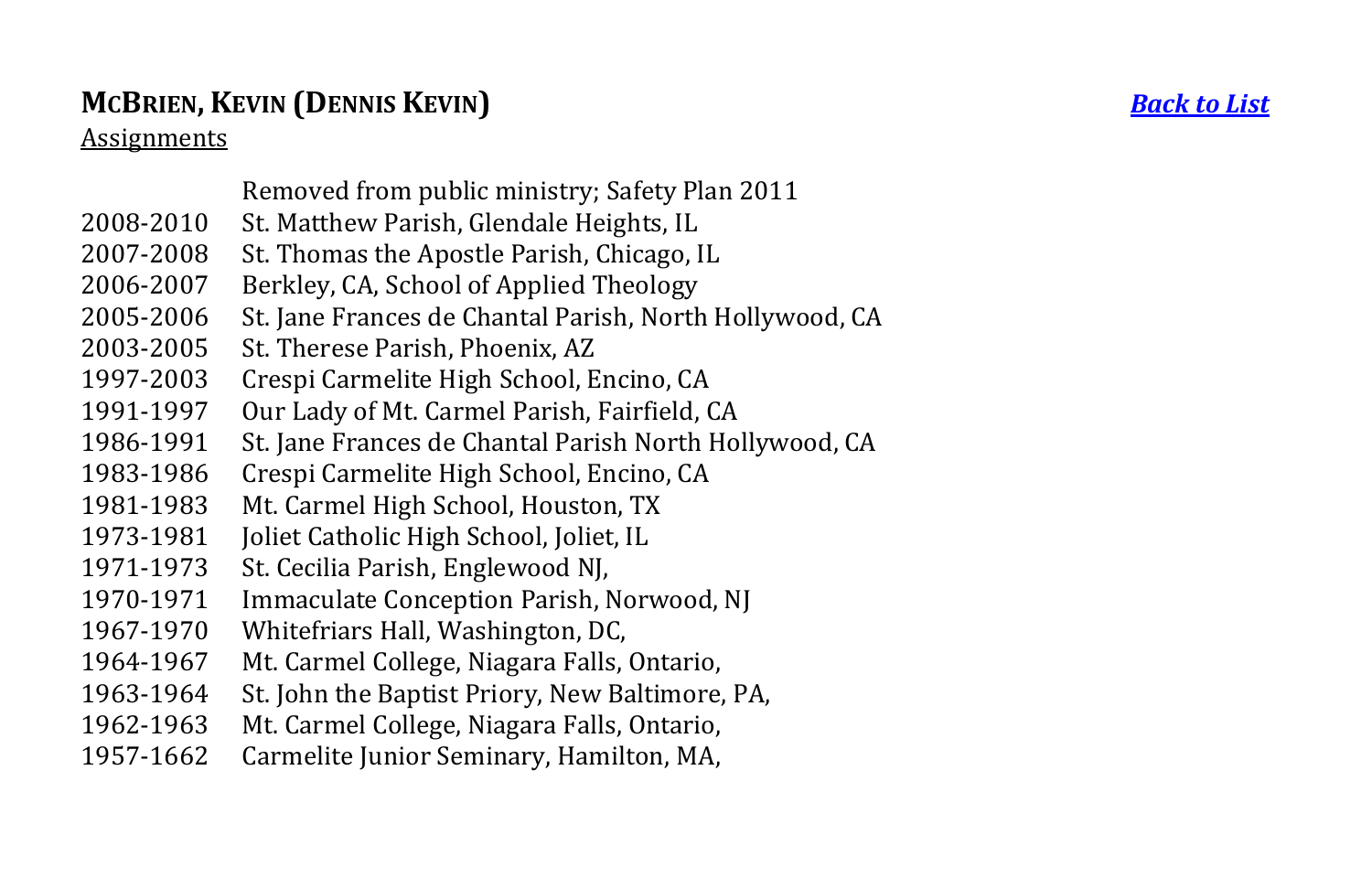## **MURPHY, ROBERT (HUGH)** *[Back to List](#page-1-0)*

#### **Assignments**

Removed from public ministry; Safety Plan 9/1/2005

- 2002-2005 Carmel Retreat Priory, Mahwah, NJ,
- 1987-2002 St. Simon Stock Priory, Darien, IL, Lewis University, Romeoville, IL
- 1985-1987 Brandsma House, Chicago, IL, Loyola University,
- 1974-1985 Mount Carmel High School, Chicago, IL
- 1971-1974 Carmel Hall, Milwaukee, WI, Marquette University
- 1970-1971 Monastery of Mt. Carmel, Niagara Falls, Ontario
- <span id="page-20-0"></span>1969-1970 Carmel Hall, Milwaukee, WI, Marquette University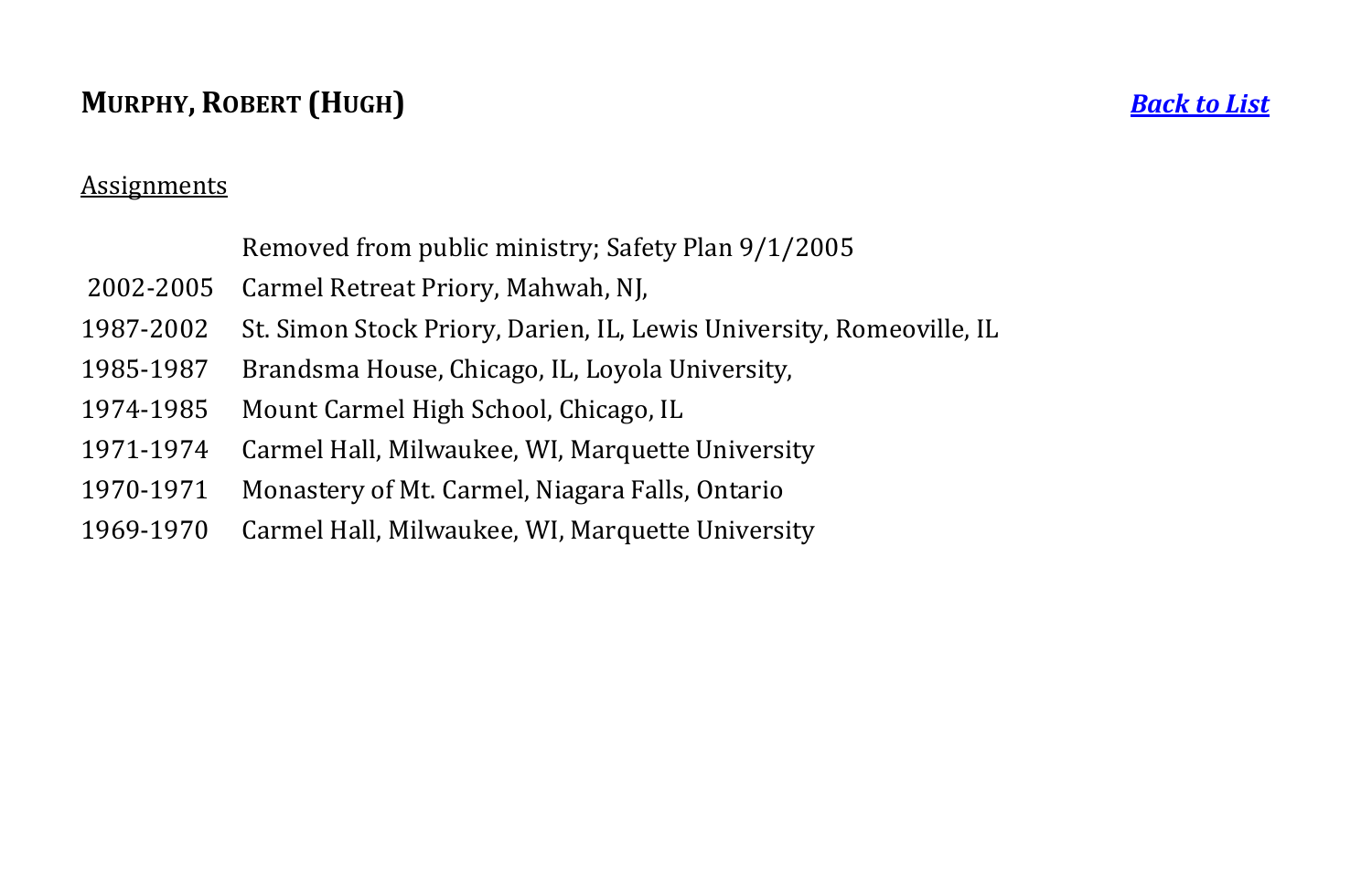## **NAVARRETTE DIAZ, FELIPE** *[Back to List](#page-1-0)*

#### **Assignments**

## Separated from the Order 11/3/2015

- 2014-2015 Whitefriars Hall, Washington, DC
- 2014 Transfiguracion Priory, Torreon, Coahuila, Mexico
- 2013-2014 Carith House, Chicago, IL, Pre-Novitiate Program St. Albert's Priory, Middletown, NY
- 2011-2013 Casa San Elias, Miraflores, Lima,
- <span id="page-21-0"></span>2010-2011 Casa del Carmen, Tlalpan, 14080, Mexico, D.F.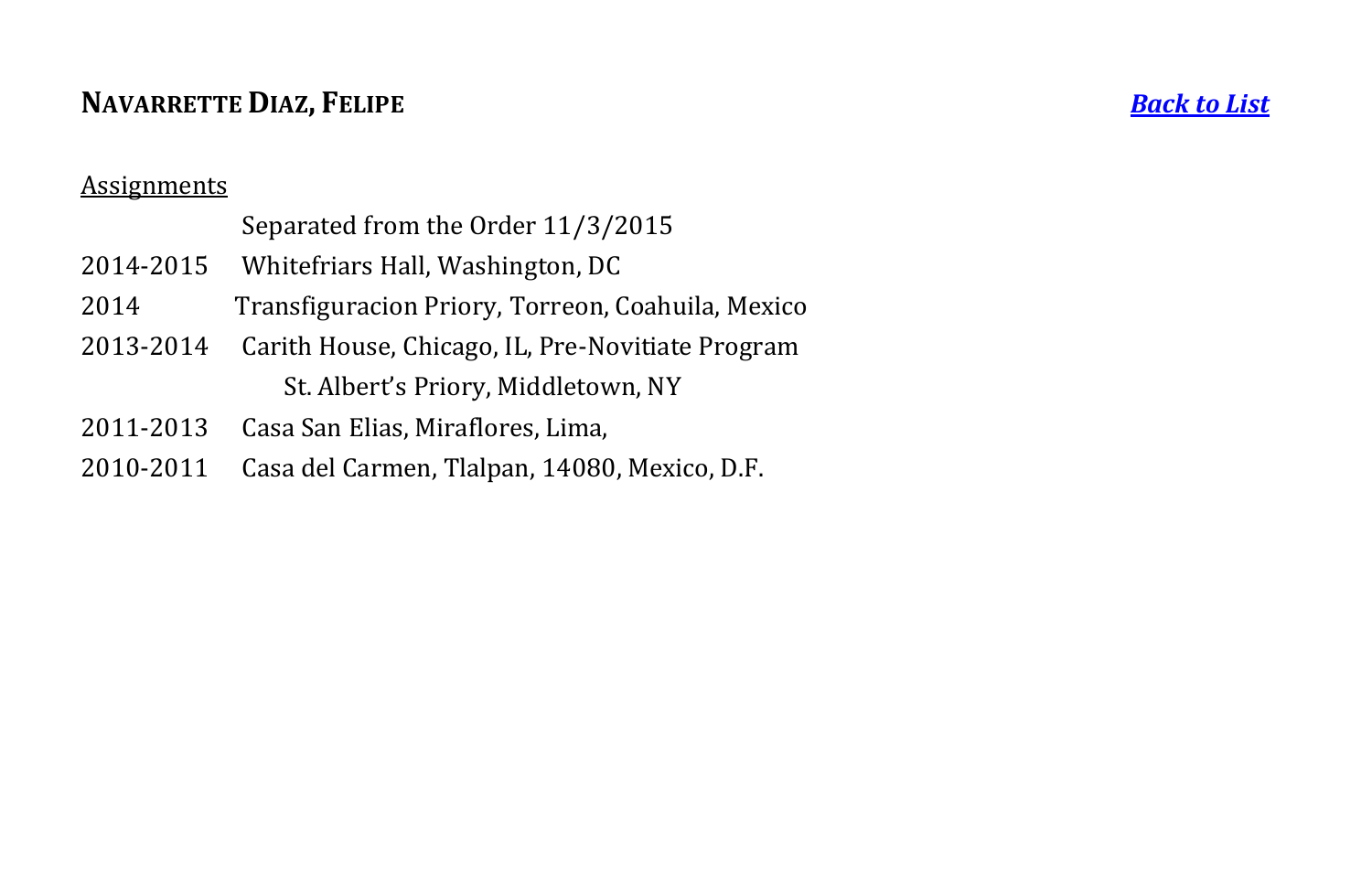## **O'BRIEN, DANIEL (WILLIAM KEVIN)** *[Back to List](#page-1-0)*

Assignments

### Deceased 10/12/2005

- 2002-2005 Rosewood Heights Health Care, Syracuse, NY
- 2001-2002 Carmelite Carefree Village, Darien, IL
- 1997-2001 Parkview Manor, Pittsburgh, PA
- 1985-1997 St. Leo Parish, Pittsburgh, PA
- 1981-1985 St. John the Baptist Parish, New Baltimore, PA
- 1980-1981 St. Leo Parish, Pittsburgh, PA
- 1977-1980 St. John the Baptist Parish, New Baltimore, PA
- 1969-1977 St. Leo Parish, Pittsburgh, PA
- 1968-1969 Mt. Carmel College, Niagara Falls, Ontario
- 1967-1968 St. John the Baptist Parish, New Baltimore, PA
- 1960-1967 St. Leo Parish, Pittsburgh, PA
- 1958-1960 Joliet Catholic High School, Joliet, IL
- 1956-1958 St. John the Baptist Parish, New Baltimore, PA
- <span id="page-22-0"></span>1953-1956 Infant of Prague Villa, Akron, OH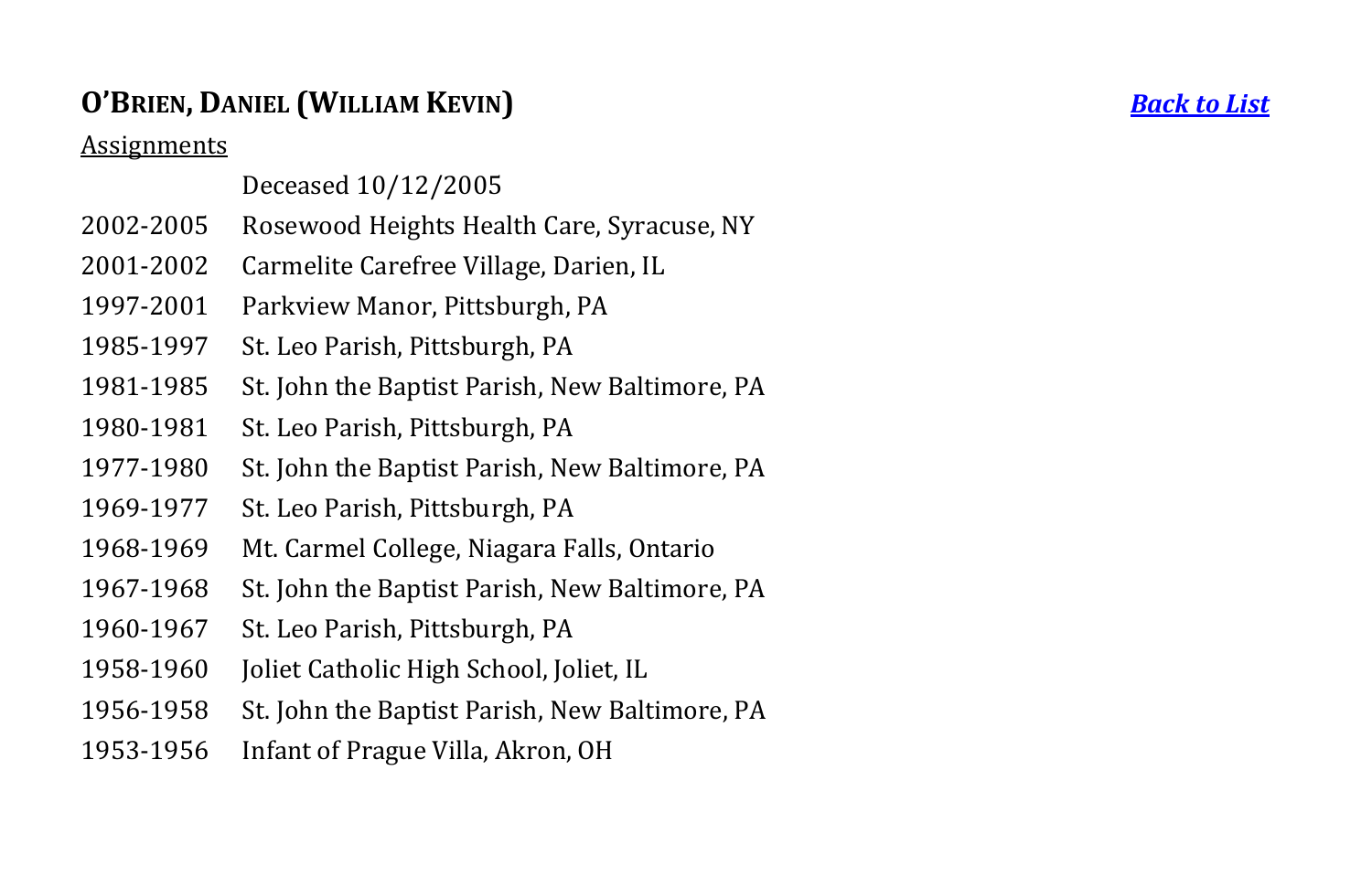## **POLANCO RODRIGUEZ, NORBERTO** *[Back to List](#page-1-0)*

#### Assignments

## Separated from Order 7/25/2015

- 2013-2015 Centro Xiberta, Canton La Cabana, Cuidad Delgado, and Nuestra Señora de Lourdes
- 2012-2013 Whitefriars Hall, Washington, DC
- 2011-2012 Centro Xiberta, Canton La Cabana, Cuidad Delgado
- 2009-2011 Noviciado Carmelita, Lurin, Peru, Formation Program
- <span id="page-23-0"></span>2008-2009 Centro Xiberta, Canton La Cabana, Cuidad Delgado, Universidad Centroamericana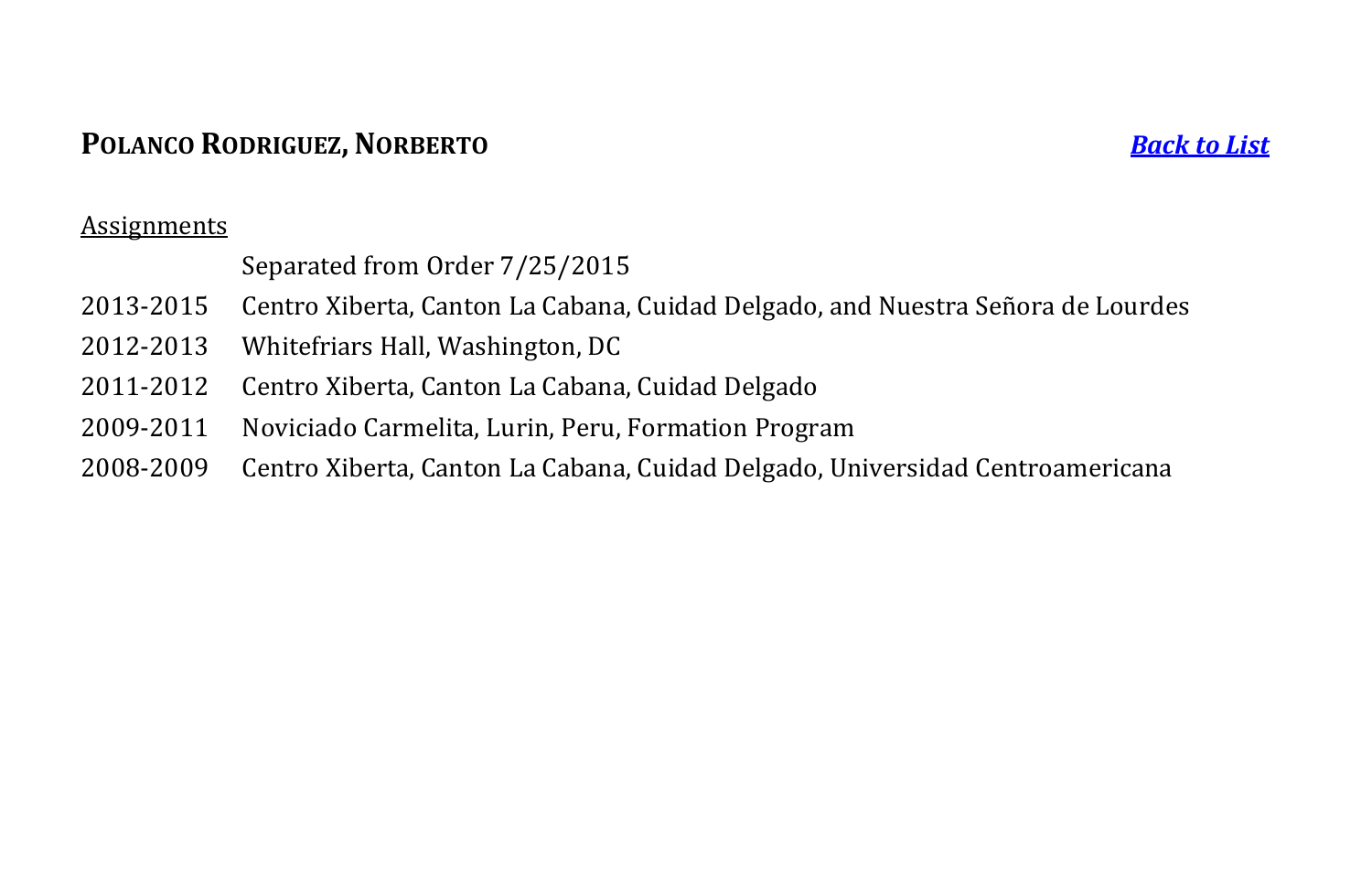## **PRIOR, FRANKLIN (FELIX)** *[Back to List](#page-1-0)*

#### Assignments

Removed from public ministry; Safety Plan 9/1/2017

- 2016-2017 St. Anastasia Parish, Teaneck, NJ
- 2002-2016 St. Therese Chapel Peabody, MA
- 1998-2002 St. Matthew Parish, Glendale Heights, IL
- 1992-1998 St. John of the Cross Parish, Mississauga, Ontario
- 1984-1992 St. Leo Parish, Pittsburgh, PA
- 1983-1984 Weston School of Theology, Weston, MA
- 1979-1983 St. Anastasia Parish, Teaneck, NJ
- 1974-1979 Mt. Carmel Prep Seminary, Niagara Fall, Ontario
- 1968-1974 Mt. Carmel High School, Chicago, IL
- 1959-1968 Mt. Carmel High School, Houston, TX
- 1955-1959 Whitefriars Hall, Washington, DC
- 1952-1955 Mt. Carmel College, Niagara Falls, Ontario
- 1950-1951 St. John the Baptist Parish, New Baltimore, PA
- <span id="page-24-0"></span>1946-1950 Carmelite Junior Seminary, Hamilton, MA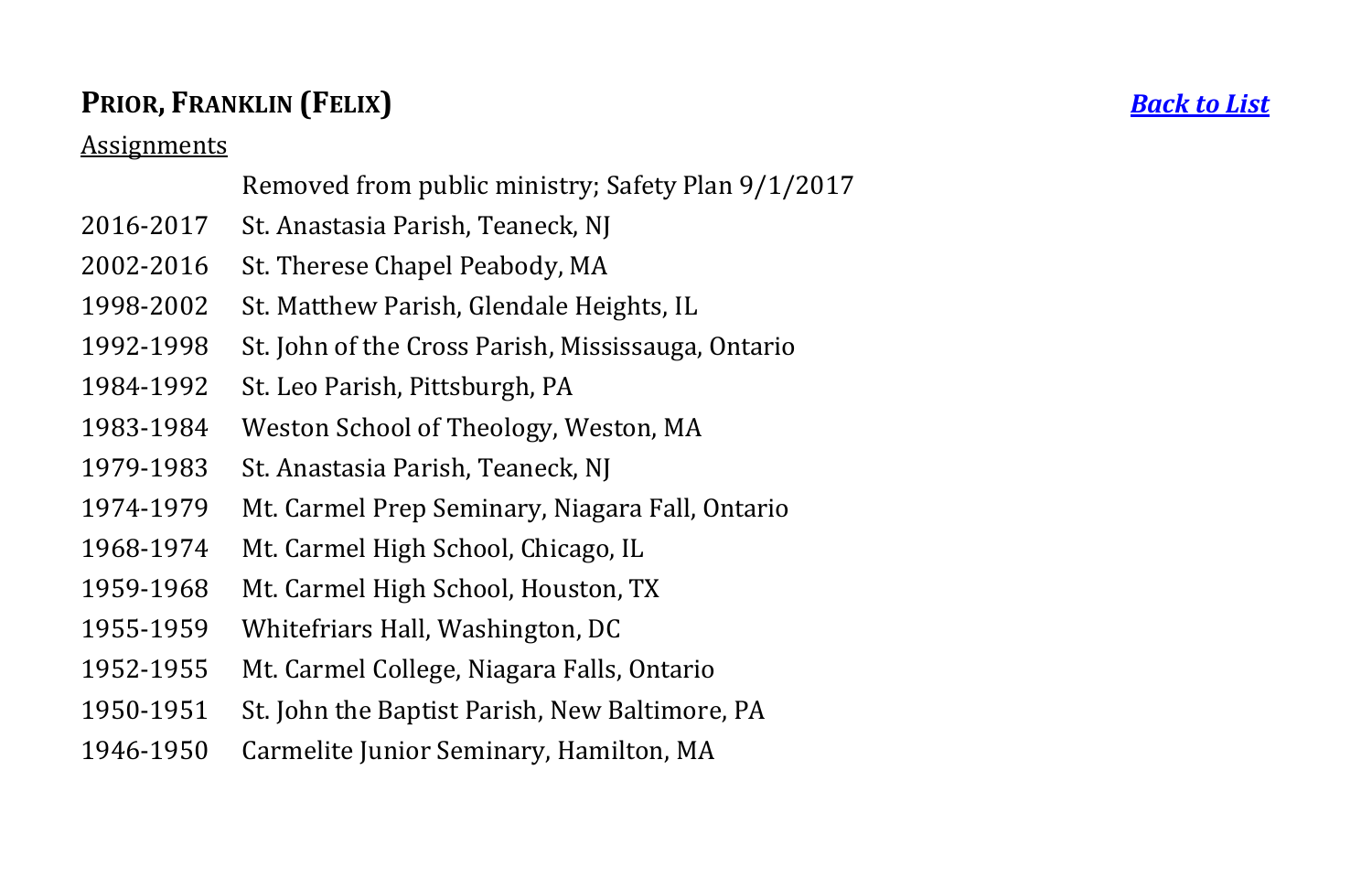## **REMUZGO GAGLIUFFI, JORGE** *[Back to List](#page-1-0)*

- 2004-2005 Convento Nuestra Señora del Carmen, Miraflores, Lima
- 2002-2004 Convento Nuestra Señora del Carmen, Jose Galvez, Lima
- 1992-2001 Convento Nuestra Senora del Carmen, Lima, Peru
- 1989-1992 Callao, Peru
- 1985-1989 Basilica Santa Maria del Carmine, Florence,
- 1983-1985 Nuestra Señora del Carmen, Miraflores, Lima
- 1979-1983 Colegio Internazionale S. Alberto, Roma, Pontifical Gregorian University
- <span id="page-25-0"></span>1978-1979 Sicuani, Peru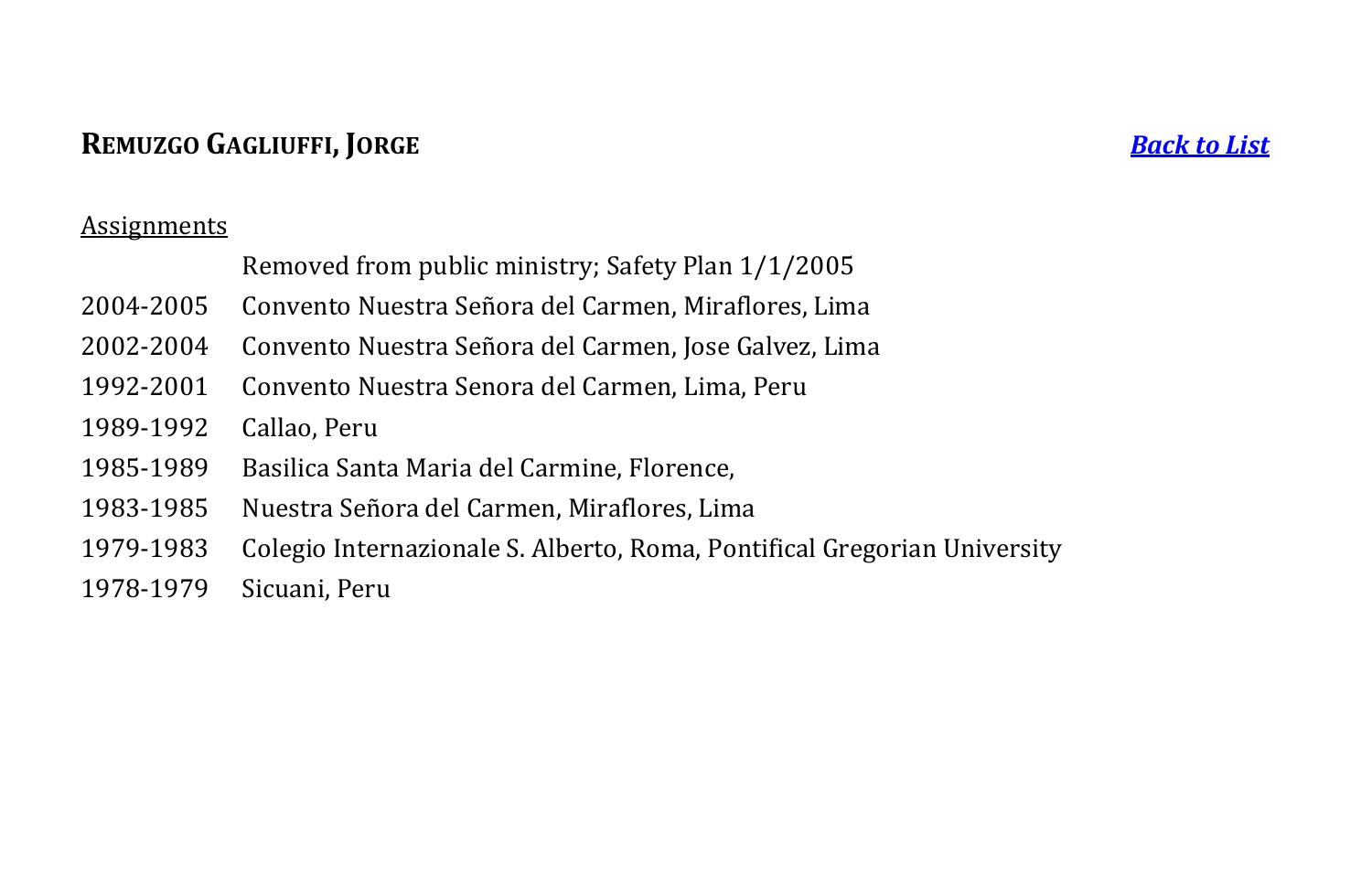## **ROGGE, LOUIS (MEINRAD)** *[Back to List](#page-1-0)*

- Deceased 8/8/2007
- Removed from public ministry; Safety Plan 6/6/2002
- 1994-2002 St. Elias Priory, Joliet, IL
- 1993-1994 St. Albert Parish, Houston, TX,
- 1984-1993 Centro Internazionale di Sant' Alberto, Roma, Italia
- 1980-1984 Brandsma House, Chicago, IL
- 1976-1980 St. Cyril Priory, Chicago, IL
- 1975-1976 St. Agnes Parish, Phoenix, AZ,
- 1972-1975 Whitefriars Hall, Washington, DC,
- 1971-1972 St. John Parish, Leonia, NJ
- 1970-1971 Joliet Catholic High School, Joliet, IL
- 1969-1970 Mt. Carmel College, Niagara Falls, Ontario,
- 1962-1969 Nuestra Señora del Carmen, Miraflores, Lima
- 1957-1962 Joliet Catholic High School, Joliet,
- 1955-1957 Mt. Carmel College, Niagara Falls, Ontario
- 1951-1955 Colegio Internazionale S. Alberto, Roma Whitefriars Hall, Washington, DC,
- 1949-1951 Mt. Carmel College, Niagara Falls, Ontario
- <span id="page-26-0"></span>1948-1949 St. John the Baptist Priory, New Baltimore, PA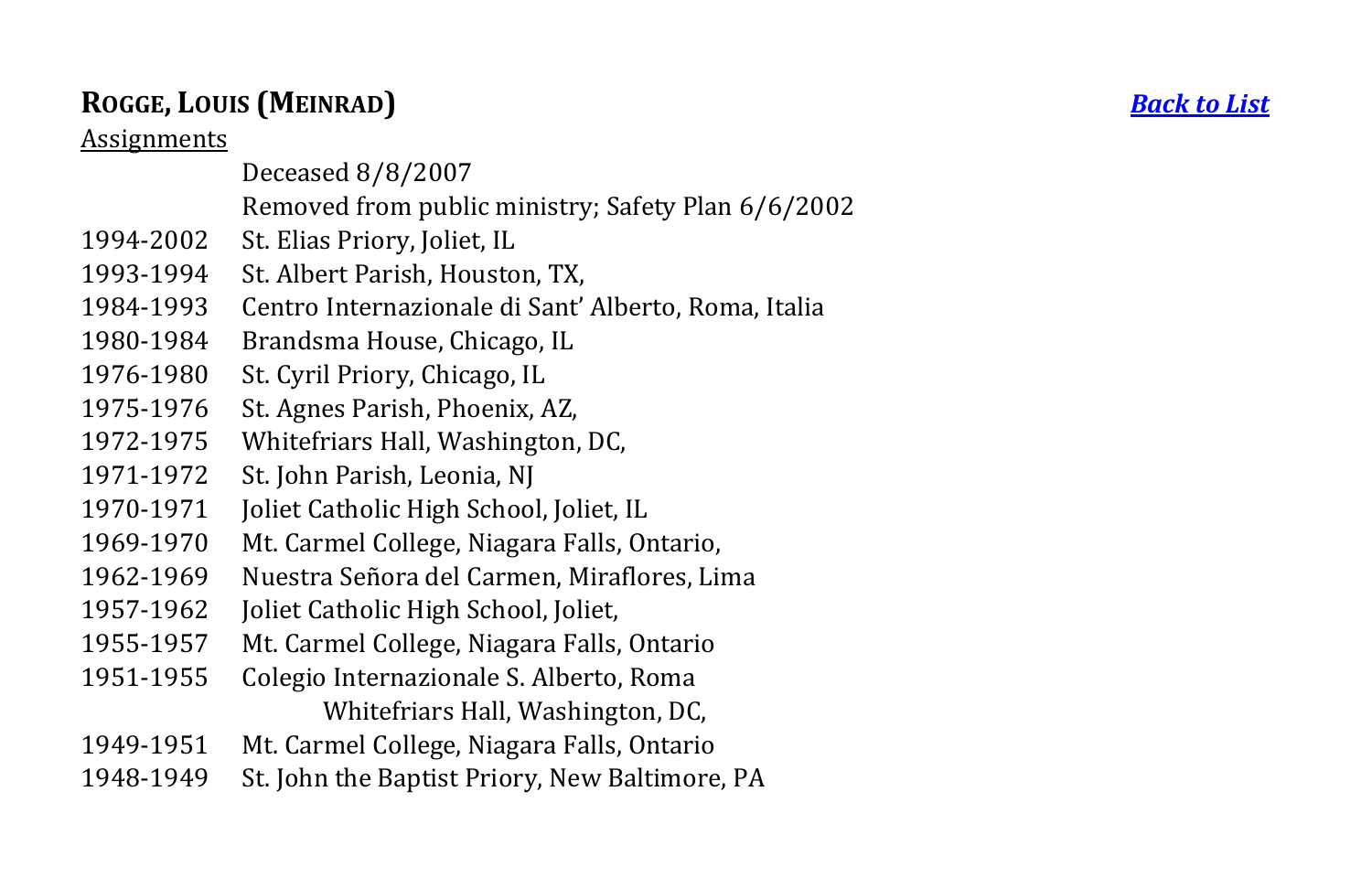## **SAVINO, DANIEL (DOMINIC JOSEPH)** *[Back to List](#page-1-0)*

- 2005 Separated from Order
- 2002- Removed from public ministry; Safety Plan 2/15/2002
- 1998-2002 Crespi Carmelite High School Encino, CA
- 1977-1998 Carmel West, West Hills, CA
- 1973-1977 Colegio Internazionale Sant' Alberto, Roma, Italia
- 1966-1973 DeSales High School, Faculty, Louisville, KY
- 1962-1966 Whitefriars Hall, Formation Program
- 1960-1962 Mt. Carmel College, Niagara Falls, Ontario
- 1959-1960 Mt. Carmel College, Niagara Falls, Ontario
- 1958-1959 St. John the Baptist Priory, New Baltimore, PA
- <span id="page-27-0"></span>1957-1958 Mt. Carmel College, Niagara Falls, Ontario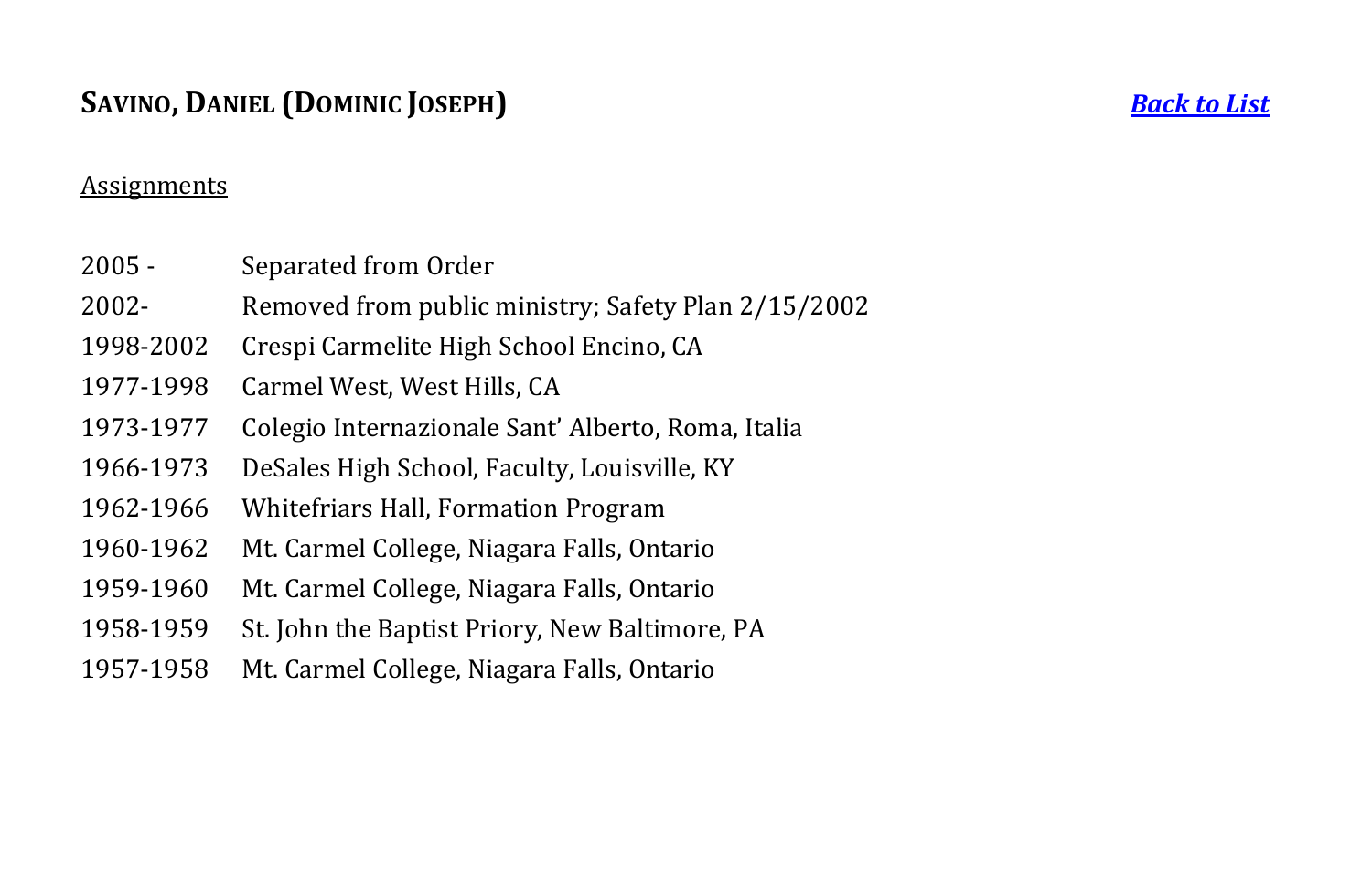## **SKLOPAN ,**

**[Back to List](#page-1-0)** 

**Assignments** 

<span id="page-28-0"></span>Deceased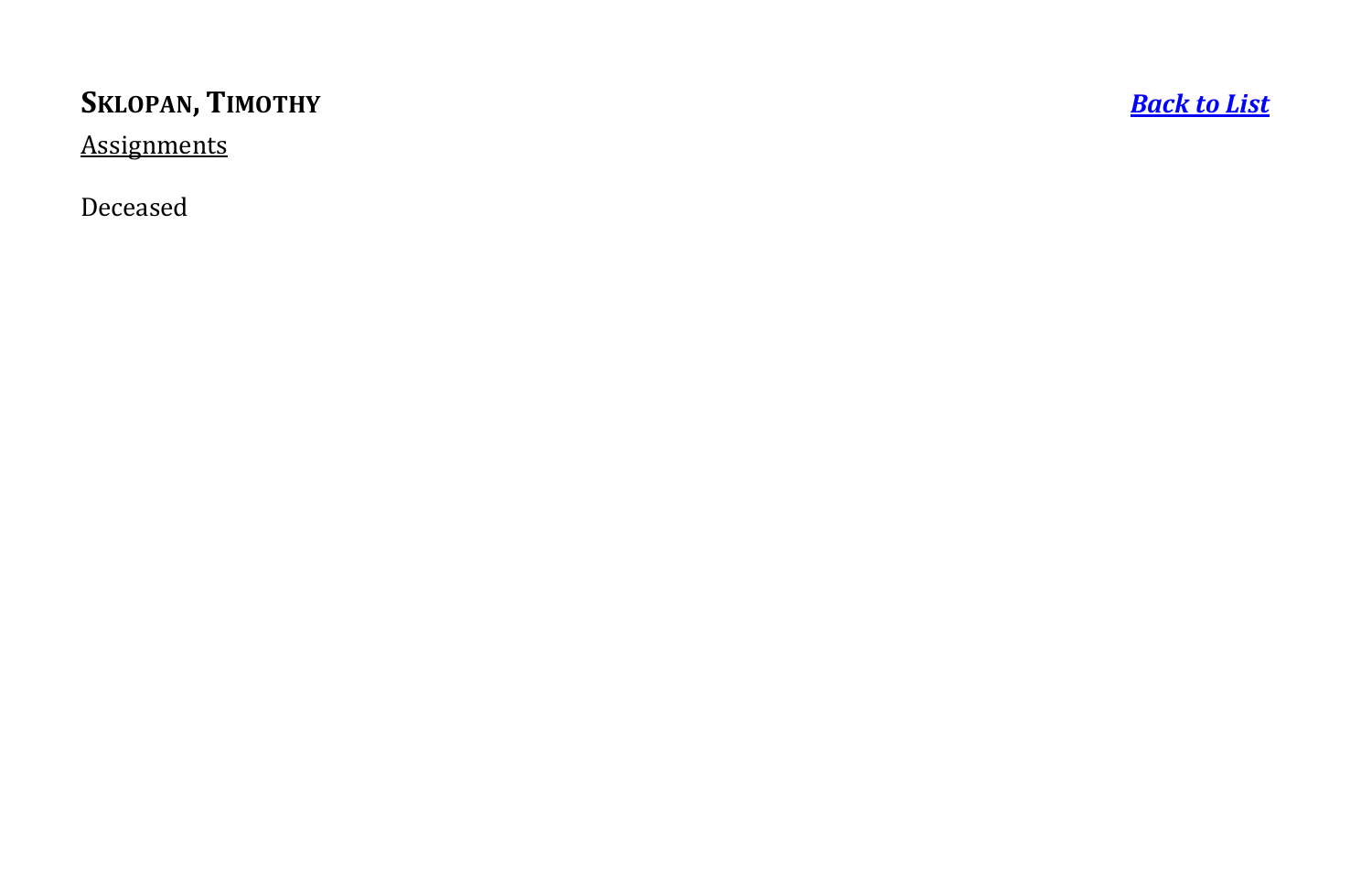## **SPROUFFSKE, MICHAEL (MATTHEW)** *[Back to List](#page-1-0)*

### **Assignments**

|           | Deceased 1/19/2005                                            |
|-----------|---------------------------------------------------------------|
| 2002      | Removed from public ministry; Safety Plan 4/2002              |
| 1992-2002 | Villa Maria, Los Angeles, CA, Flintridge Sacred Heart Academy |
|           | St. John of God Retirement Center                             |
| 1989-1992 | Our Lady of Mt. Carmel Priory, Los Angeles, CA                |
| 1980-1989 | St. Raphael Parish, Los Angeles, CA                           |
| 1977-1980 | St. Albert Montessori School, Los Angeles, CA                 |
| 1976-1977 | St. Monica Montessori Institute, Los Angeles, CA              |
| 1967-1976 | Mt. Carmel High School, Los Angeles, CA                       |
| 1960-1967 | Crespi Carmelite High School, Encino, CA                      |
| 1955-1960 | Mt. Carmel High School, Los Angeles, CA                       |
| 1951-1955 | Colegio Internazionale S. Alberto, Roma, Italia               |
| 1947-1951 | Whitefriars, Auburn, NJ,                                      |
|           |                                                               |

<span id="page-29-0"></span>1946-1947 St. Albert's Preparatory College, Middletown, NY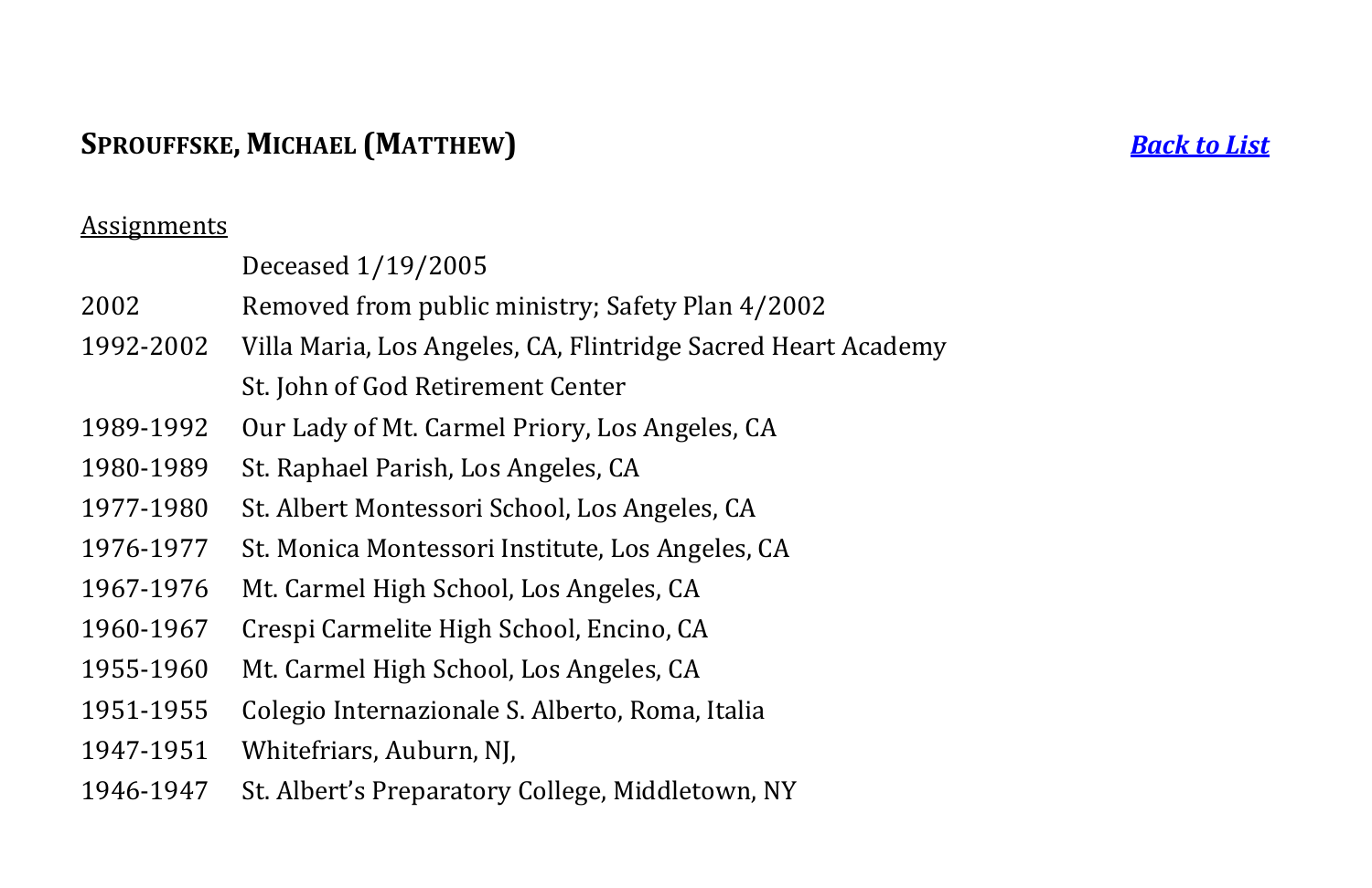## **VALDEZ CASTANEDA, CARLOS** *[Back to List](#page-1-0)*

- 2016 Separated from Order 12/16/2016
- 2014- Removed from public ministry; Safety Plan 9/2014
- 2013-2014 Convento Nuestra Señora del Carmen, Miraflores, Lima, Nuestra Señora del Carmen
- 2012-2013 Whitefriars Hall, Washington, DC
- 2006-2012 Casa San Elias, Miraflores, Lima
- 2005-2006 Monte Carmelo de Cieneguilla, Cieneguilla, Lima,
- 1999-2005 Colegio Nuestra Señora del Carmen Lima, Peru
- 1998-1999 Convento Nuestra Señora del Carmen, Miraflores, Lima
- 1997-1998 Parroquia de Santa Ana, Yauri-Espinar, Espinar, Dpto, Cuzco
- 1993-1997 Casa San Elias, Miraflores, Lima,
- 1992-1993 Parroquia Nuestra Señora del Carmen, Jose Galvez
- 1991-1992 Monte Carmelo de Cieneguilla, Cieneguilla
- <span id="page-30-0"></span>1989-1991 Casa San Elias, Miraflores, Lima,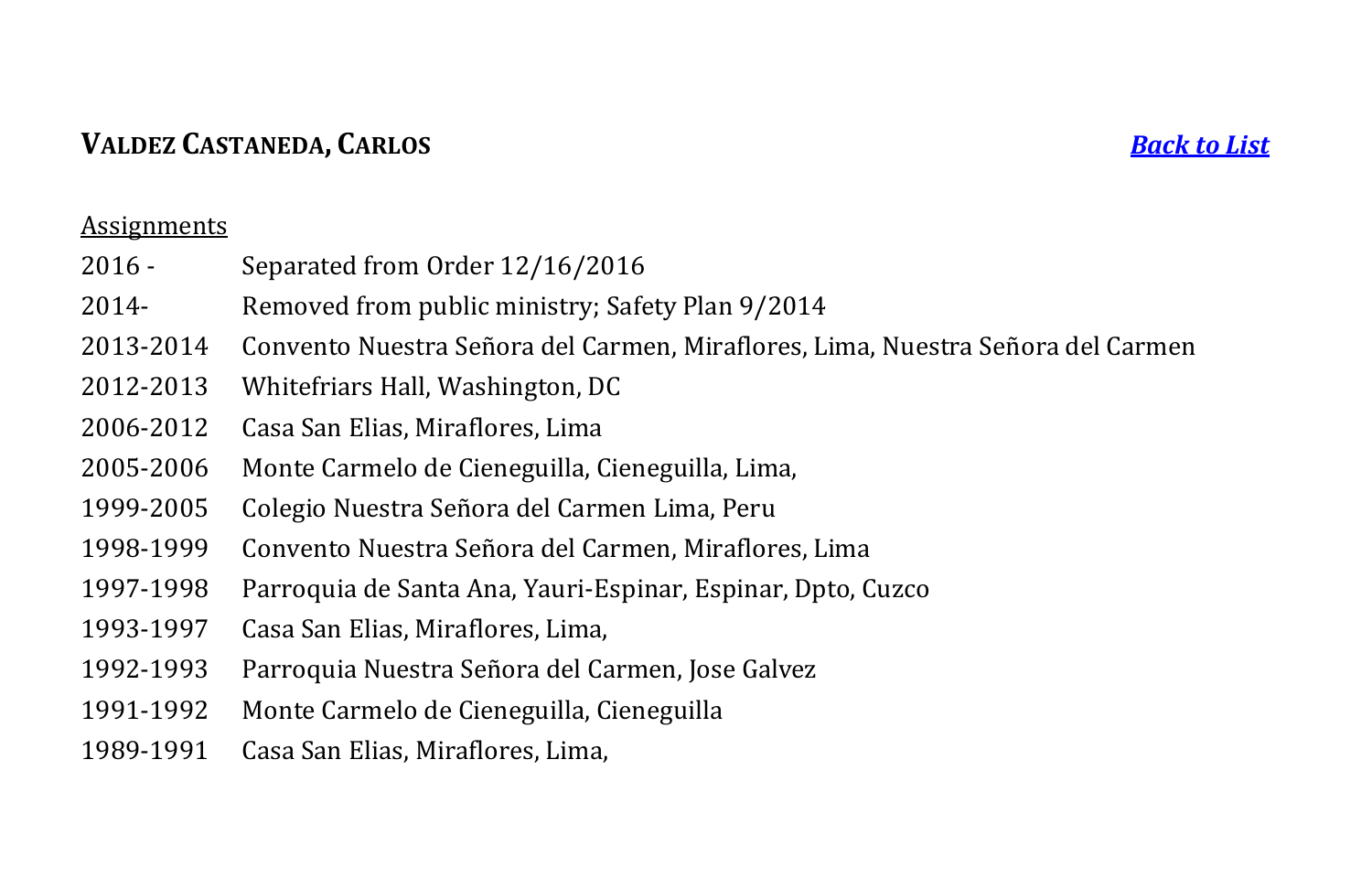## **VAN TER TOOLEN, LEO (VINCENT)** *[Back to List](#page-1-0)*

### **Assignments**

- Deceased Not listed
- 1972 Separated from Order
- 1962-1972 Mt. Carmel High School, Los Angeles, CA

<span id="page-31-0"></span>Member of the province in the Netherlands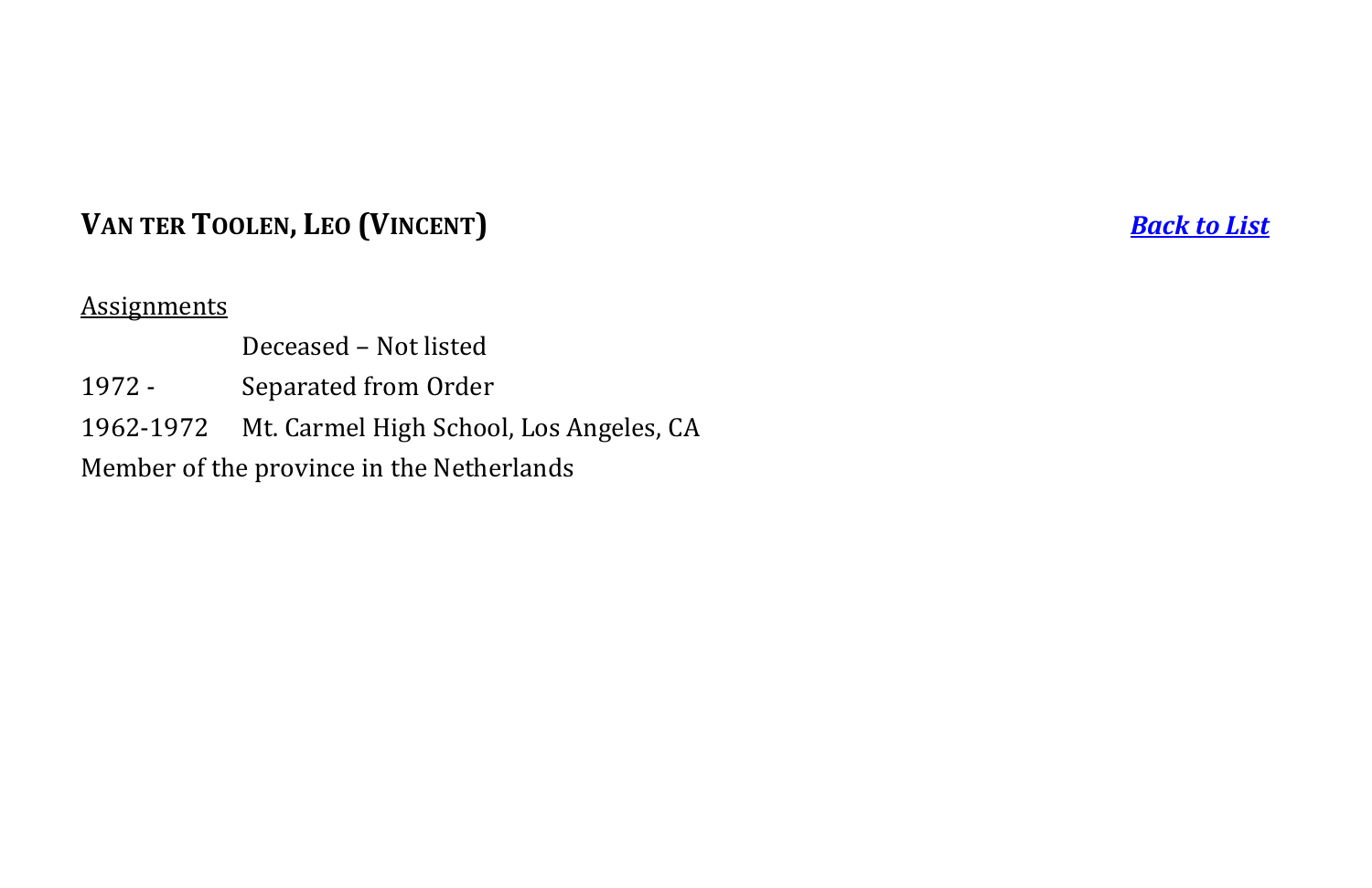## **WEBER, JOHN-BENEDICT** *[Back to List](#page-1-0)*

- Deceased 10/11/2021
- 2011- Removed from public ministry; Safety Plan 10/7/2011
- 2008-2011 Mount Carmel Spiritual Centre, Niagara Falls, Ontario
- 2006-2008 Carmel Retreat House, Mahwah, NJ
- 2002-2006 St. Simon Stock Priory, Darien, IL
- 1997-2002 St. Gelasius Parish, Chicago, IL
- 1993-1997 Titus Brandsma Priory, Mundelein, IL
- 1992-1993 St. Gelasius Parish Chicago, IL
- 1988-1992 Our Lady of Mt. Carmel Parish, Houston, TX, Our Lady of Mt. Carmel Parish, Pastor
- 1980-1988 Mount Carmel High School Houston, TX
- 1978-1980 Mt. Carmel High School Chicago, IL
- 1974-1978 Whitefriars Hall, Washington, DC
- 1973-1974 Mt. Carmel High School Houston, TX
- 1970-1973 Carmel Hall, Milwaukee, WI,
- 1969-1970 Monastery of Mt. Carmel, Niagara Falls, Ontario
- <span id="page-32-0"></span>1968-1969 Carmel Hall, Milwaukee, WI,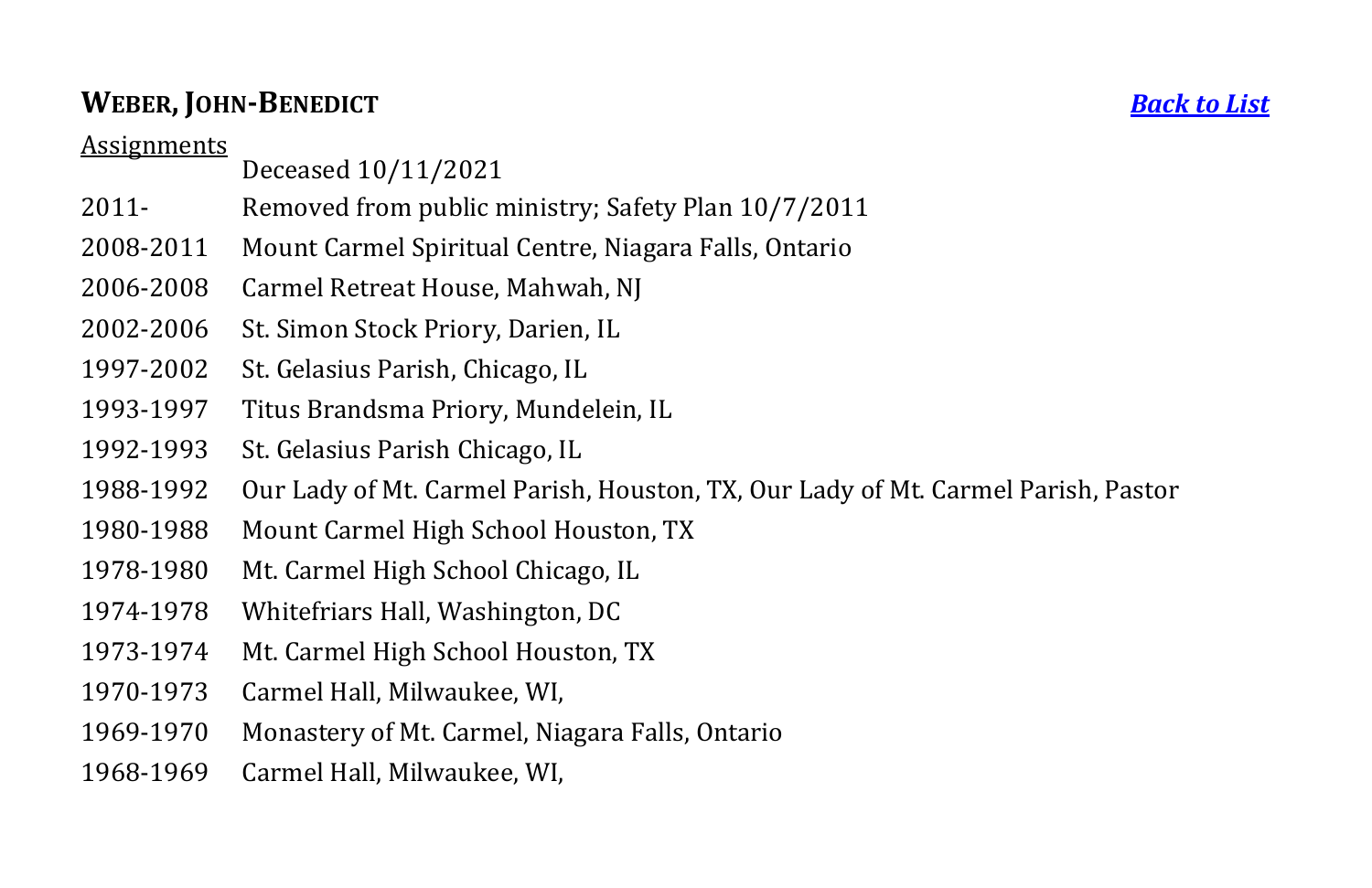## **WERT, WILLIAM** *[Back to List](#page-1-0)*

- 2012 Separated from Order; Wakulla Correctional Institution, Crawfordsville, FL
- 2007 Removed from Public Ministry; Safety Plan 5/24/2007
- 2004-2007 Whitefriars Hall, Washington, DC
- 2001-2004 St. Elias Priory, Joliet, IL
- 1999-2001 St. Cyril Priory, Chicago, IL
- 1993-1999 Crespi Carmelite High School Encino, CA
- 1987-1993 Joliet Catholic High School Joliet, IL
- 1986-1987 Crespi Carmelite High School, Encino, CA
- 1982-1986 Whitefriars Hall, Washington, DC
- 1980-1982 Mt. Carmel High School, Faculty Houston, TX
- 1979-1980 St. Albert's Priory, Middletown, NY
- 1974-1979 Carmel Hall, Milwaukee, WI
- <span id="page-33-0"></span>1971-1974 Mt. Carmel Prep Seminary, Niagara Falls, Ontario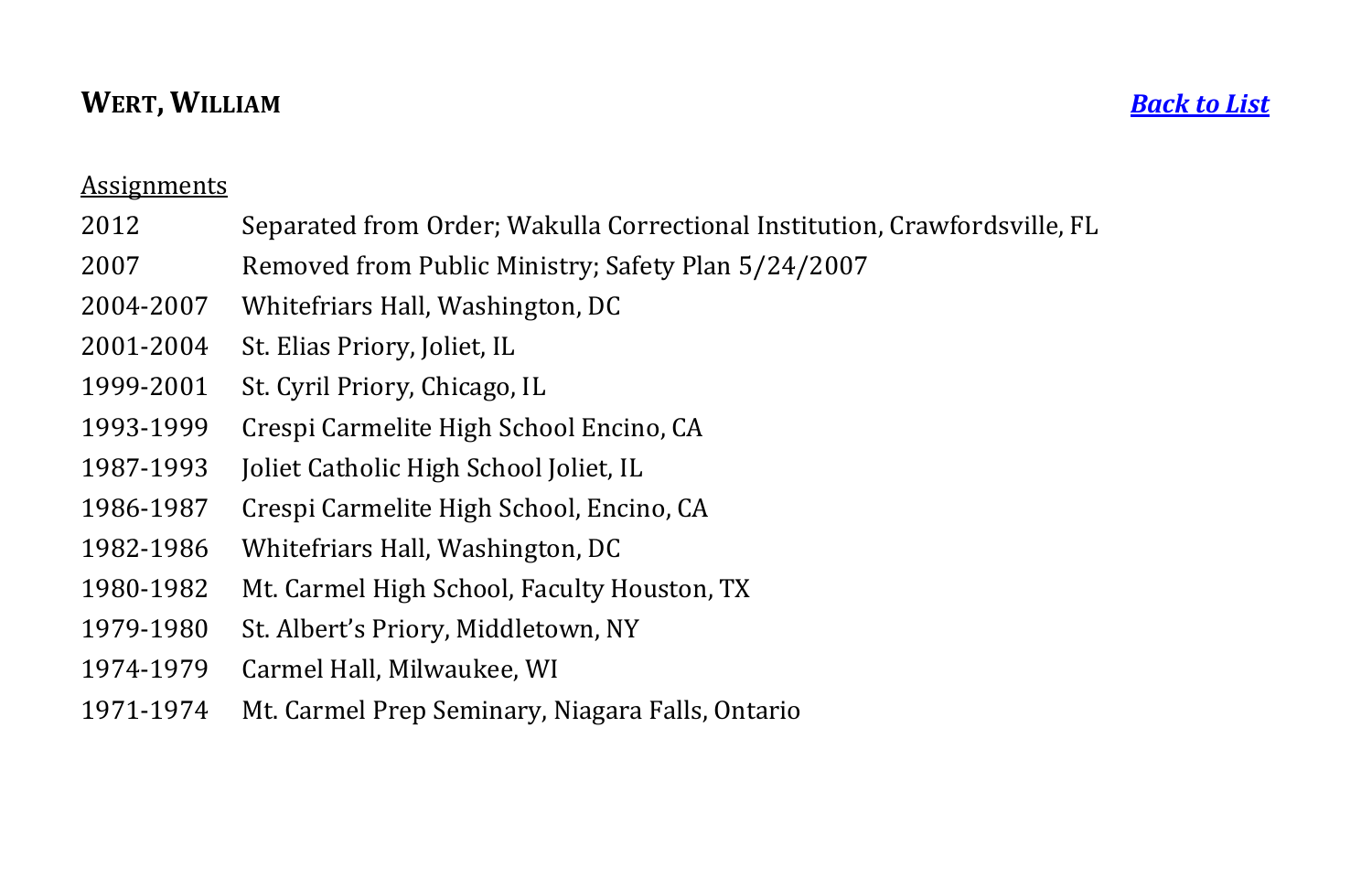## **YORE, FRANCIS (LAMBERT)** *[Back to List](#page-1-0)*

#### Assignments

## Deceased 10/11/2004

- 1990-2004 Whitefriars Hall, Washington, DC
- 1984-1990 Mt. Carmel College, Niagara Falls, Ontario, and Our Lady of Peace Parish
- 1977-1984 Aylesford Renewal Center, Darien, IL
- 1976-1977 St. Cyril Priory, Chicago, IL
- 1970-1976 Our Lady of the Scapular Priory, Peabody, MA,
- 1946-1970 Carmelite Junior Seminary, Hamilton, MA
- 1942-1946 Whitefriars Hall, Washington, DC
- 1939-1942 Mt. Carmel College, Niagara Falls, Ontario
- 1938-1939 St. John the Baptist Priory, New Baltimore, PA
- <span id="page-34-0"></span>1934-1938 Mt. Carmel College, Niagara Falls, Ontario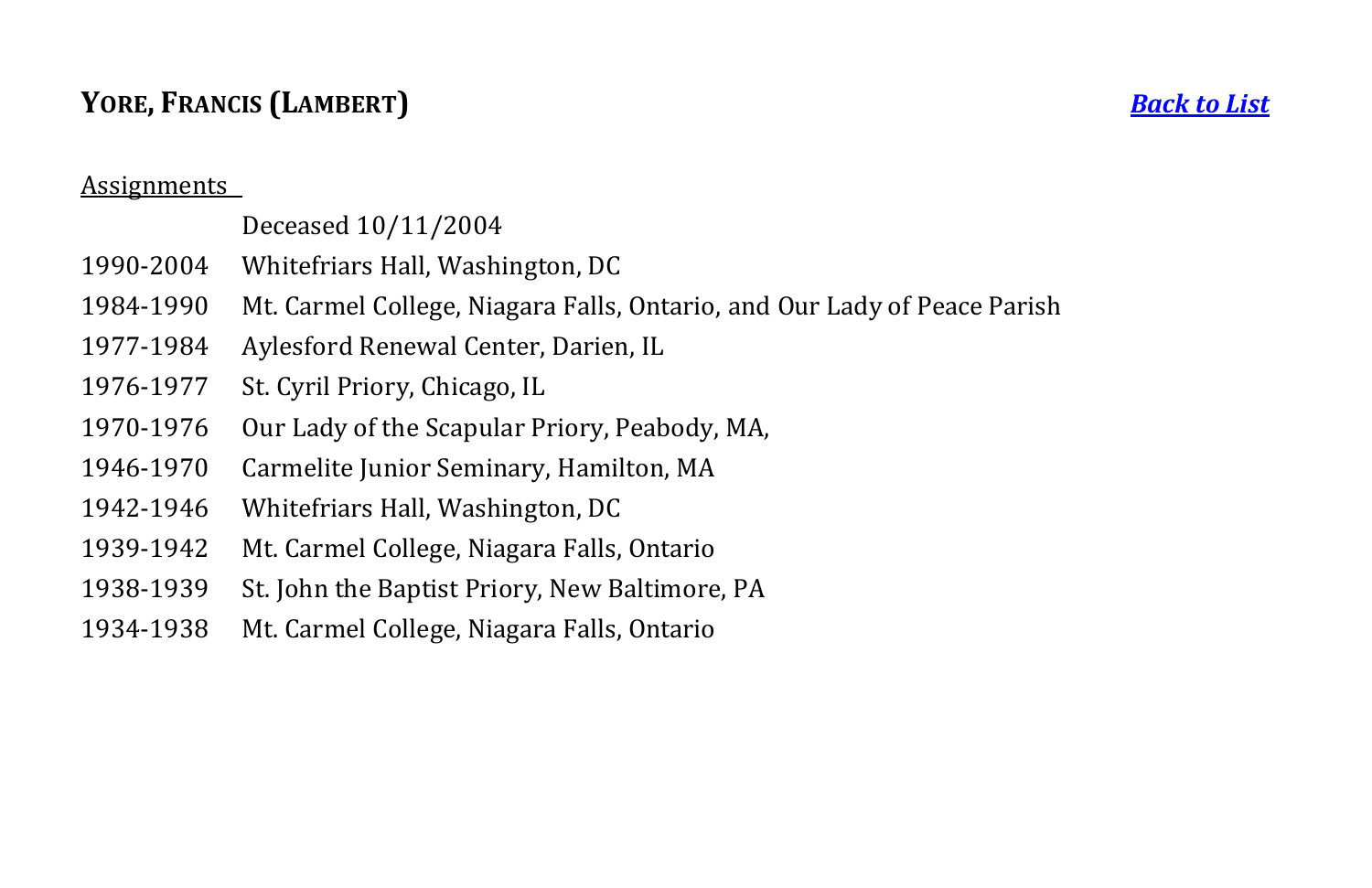# <span id="page-35-0"></span>Protecting God's Children

# **A GUIDE FOR VICTIMS**



**Compiled by the Order of Carmelites Province of the Most Pure Heart of Mary**



The Carmelite Fathers and Brothers of the Province of the Most Pure Heart of Mary recognize that sexual misconduct by any of its members has devastating consequences for victims and their families. Along with the entire Catholic Church, we are very

aware of effects of such tragic behavior and are wholeheartedly committed to helping and healing those affected.

### This *Victim's Guide* provides information on:

- 1. what is sexual misconduct within ministerial relationships
- 2. established procedures for responding to complaints of sexually inappropriate behavior
- 3. to whom victims of sexual misconduct can turn for help.

*Sexual Misconduct* is a general term that includes sexual harassment, sexual abuse, and even inappropriate actions with sexual overtones.

*Sexual Harassment* is unwanted sexualized conduct or language, aimed at inducing others to agree to comply with the plan of another seeking some control over the harassed.

*Sexual Abuse* is unwanted and/or illegal sexual contact, especially when committed by an adult on a minor or vulnerable adult. Such actions include but are not limited to rape, illicit intercourse, sodomy, sexual fondling, oral sex, incest, sexual exploitation, and the exposure of minors and vulnerable adults to pornography.

*Sexual inappropriate interventions* are interactions not appropriate for a priest or brother to engage in which do not reach the level of a serious offense like abuse. Examples might include wearing suggestive clothing, verbally over-focusing even in a positive way on the anatomy of an adult or a minor, embracing at a level which is more appropriate for an engaged or married couple.

Sexual Misconduct Sexual Misconduct

Whether harassment, abuse, or inappropriate actions by a member of the Carmelite Province of the Most Pure Heart of Mary is contrary to Catholic morals and the policies and ethics of the Province. Each member of the Province has made a commitment to be totally ethical in each and every interaction they engage in.